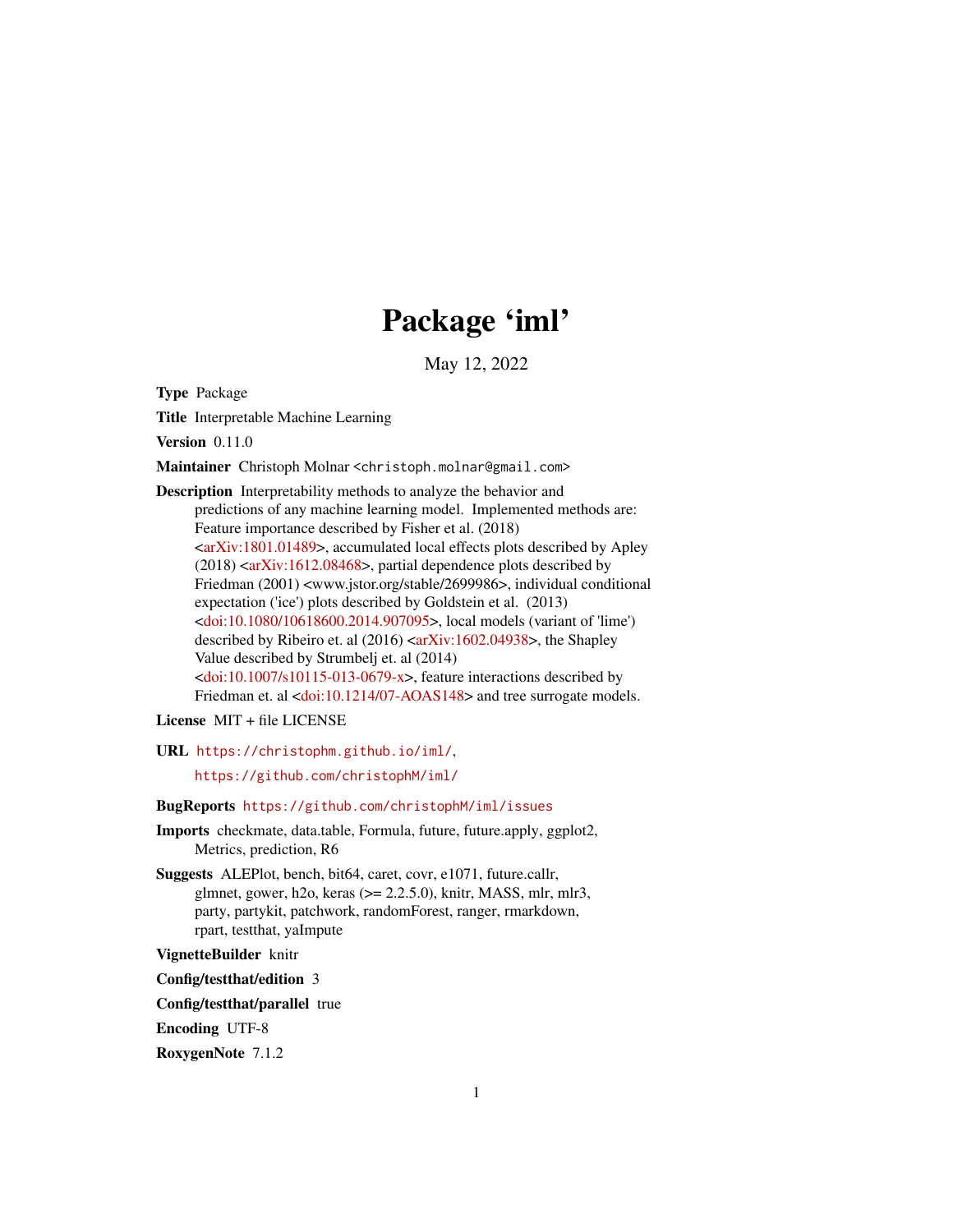<span id="page-1-0"></span>NeedsCompilation no

Author Christoph Molnar [aut, cre],

```
Patrick Schratz [aut] (<https://orcid.org/0000-0003-0748-6624>)
```
Repository CRAN

Date/Publication 2022-05-12 21:10:02 UTC

# R topics documented:

|       |                   | <sup>2</sup> |
|-------|-------------------|--------------|
|       |                   | 3            |
|       |                   | 3            |
|       |                   | 8            |
|       |                   |              |
|       |                   | 14           |
|       |                   | 14           |
|       |                   | -17          |
|       |                   | -18          |
|       |                   | 21           |
|       |                   | 22           |
|       |                   | 24           |
|       |                   |              |
|       |                   |              |
|       |                   | 27           |
|       | plot. Local Model | 28           |
|       |                   | 29           |
|       |                   | 30           |
|       |                   | 31           |
|       |                   | 32           |
|       |                   | 33           |
|       |                   | 35           |
|       |                   | 36           |
|       |                   | -38          |
| Index |                   | 41           |

iml-package *Make machine learning models and predictions interpretable*

# Description

The iml package provides tools to analyze machine learning models and predictions.

#### Author(s)

Maintainer: Christoph Molnar <christoph.molnar@gmail.com> Authors:

• Patrick Schratz <patrick.schratz@gmail.com> [\(ORCID\)](https://orcid.org/0000-0003-0748-6624)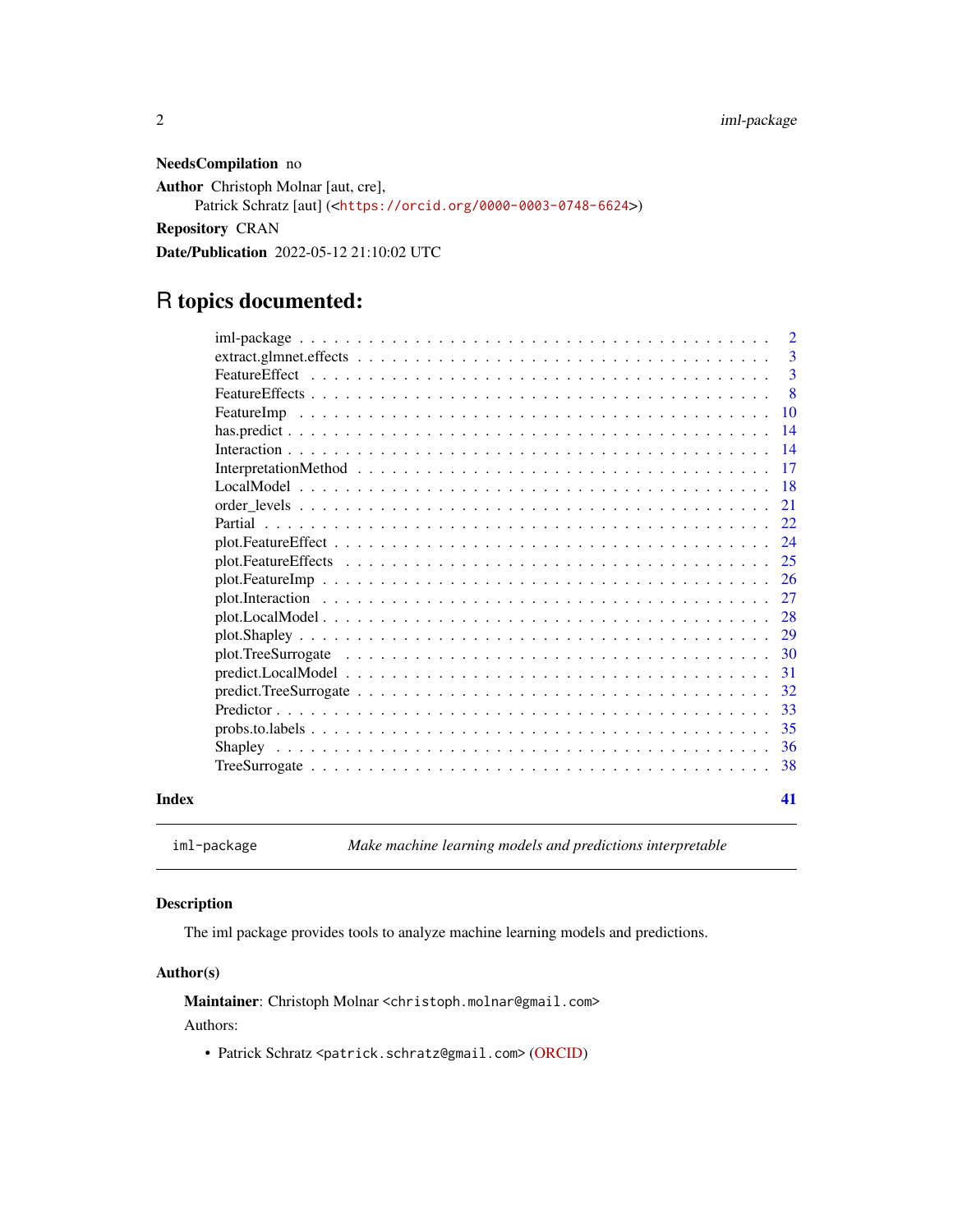<span id="page-2-0"></span>extract.glmnet.effects 3

# See Also

[Book on Interpretable Machine Learning](https://christophm.github.io/interpretable-ml-book/agnostic)

extract.glmnet.effects

*Extract glmnet effects*

# Description

Extract glmnet effects

# Usage

```
extract.glmnet.effects(betas, best.index, x.recoded, x.original)
```
#### Arguments

| betas      | glmnet\$beta                                                 |
|------------|--------------------------------------------------------------|
| best.index | index k                                                      |
| x.recoded  | the recoded version of x                                     |
| x.original | the original x Assuming that the first row is the x interest |

<span id="page-2-1"></span>

| FeatureEffect | Effect of a feature on predictions |  |
|---------------|------------------------------------|--|
|               |                                    |  |

# Description

FeatureEffect computes and plots (individual) feature effects of prediction models.

# Details

The [FeatureEffect](#page-2-1) class compute the effect a feature has on the prediction. Different methods are implemented:

- Accumulated Local Effect (ALE) plots
- Partial Dependence Plots (PDPs)
- Individual Conditional Expectation (ICE) curves

Accumulated local effects and partial dependence plots both show the average model prediction over the feature. The difference is that ALE are computed as accumulated differences over the conditional distribution and partial dependence plots over the marginal distribution. ALE plots preferable to PDPs, because they are faster and unbiased when features are correlated.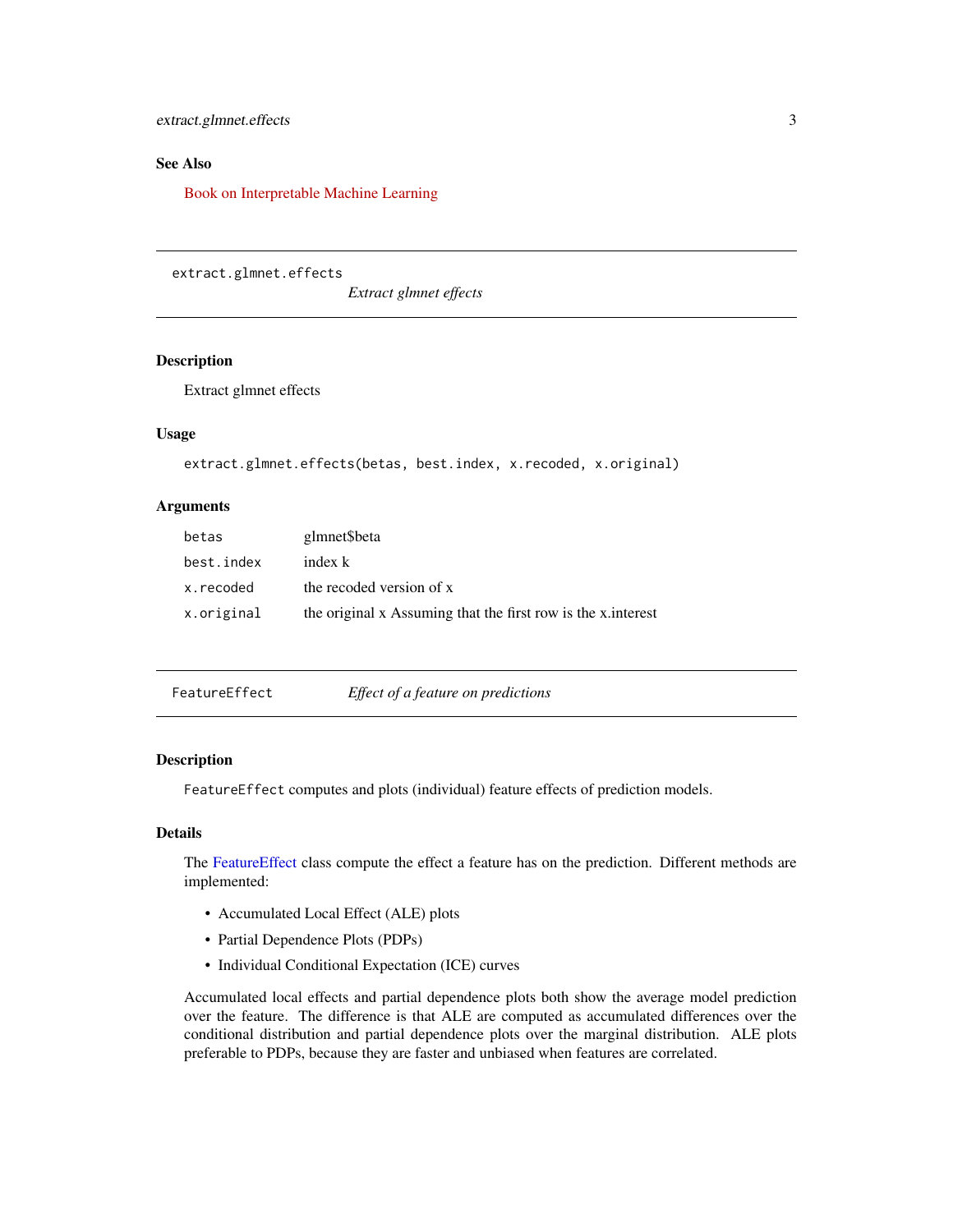<span id="page-3-1"></span>ALE plots for categorical features are automatically ordered by the similarity of the categories based on the distribution of the other features for instances in a category. When the feature is an ordered factor, the ALE plot leaves the order as is.

Individual conditional expectation curves describe how, for a single observation, the prediction changes when the feature changes and can be combined with partial dependence plots.

To learn more about accumulated local effects, read the [Interpretable Machine Learning book.](https://christophm.github.io/interpretable-ml-book/ale.html)

For the partial dependence plots: [https://christophm.github.io/interpretable-ml-book/](https://christophm.github.io/interpretable-ml-book/pdp.html) [pdp.html](https://christophm.github.io/interpretable-ml-book/pdp.html)

For individual conditional expectation: [https://christophm.github.io/interpretable-ml-bo](https://christophm.github.io/interpretable-ml-book/ice.html)ok/ [ice.html](https://christophm.github.io/interpretable-ml-book/ice.html)

#### Super class

[iml::InterpretationMethod](#page-0-0) -> FeatureEffect

# Public fields

grid.size (numeric(1) | numeric(2)) The size of the grid.

feature.name (character(1) | character(2)) The names of the features for which the partial dependence was computed.

n.features (numeric(1)) The number of features (either 1 or 2).

feature.type (character(1) | character(2)) The detected types of the features, either "categorical" or "numerical".

```
method (character(1))
```
#### Active bindings

```
center.at numeric
```
Value at which the plot was centered. Ignored in the case of two features.

#### **Methods**

#### Public methods:

- [FeatureEffect\\$new\(\)](#page-3-0)
- [FeatureEffect\\$set.feature\(\)](#page-4-0)
- [FeatureEffect\\$center\(\)](#page-4-1)
- [FeatureEffect\\$predict\(\)](#page-4-2)
- [FeatureEffect\\$clone\(\)](#page-5-0)

# <span id="page-3-0"></span>Method new(): Create a FeatureEffect object

*Usage:*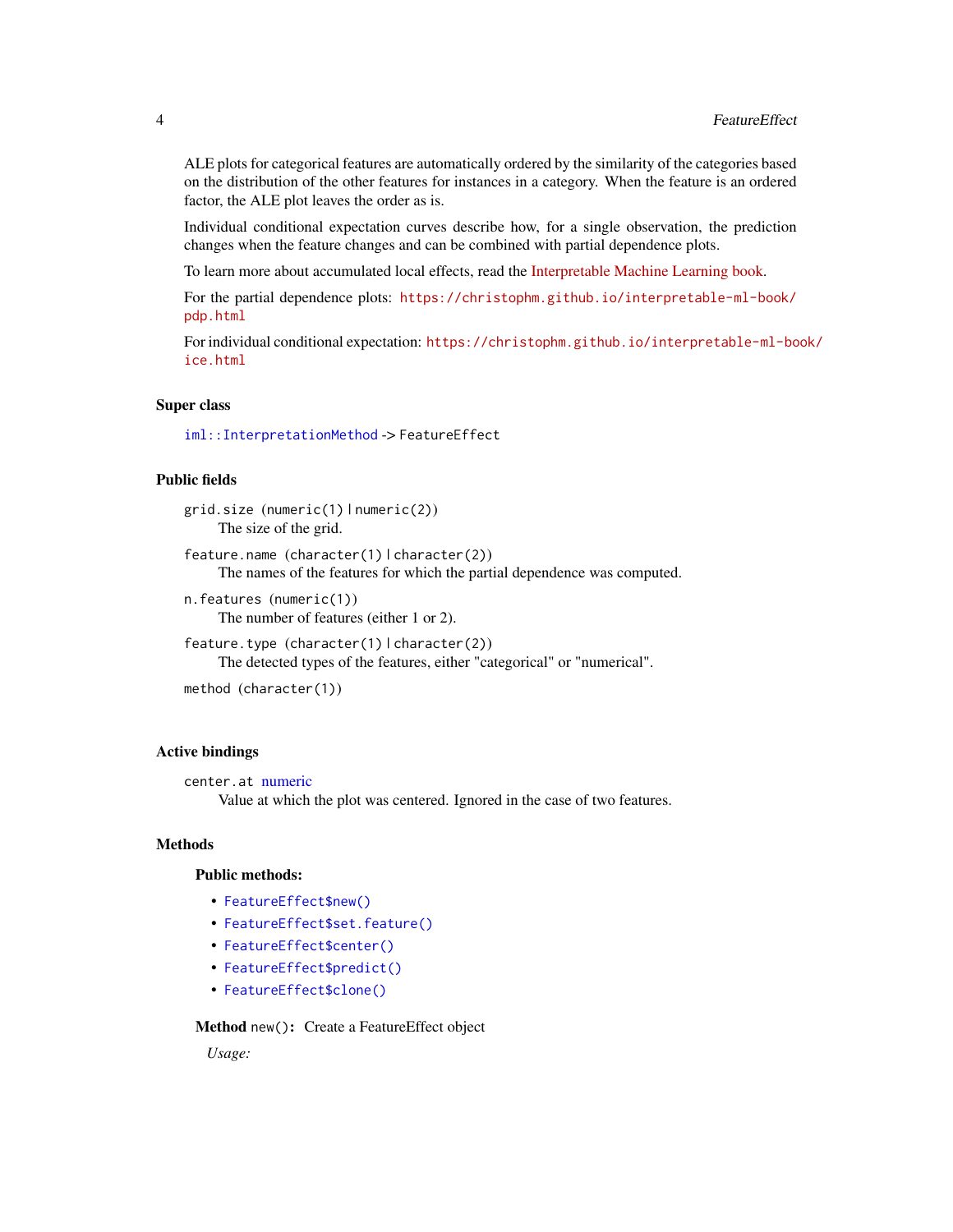# <span id="page-4-3"></span>FeatureEffect 5 5

```
FeatureEffect$new(
 predictor,
  feature,
 method = "ale".center.at = NULL,
  grid.size = 20,
  grid.points = NULL
\lambda
```

```
Arguments:
```
predictor [Predictor](#page-32-1)

The object (created with Predictor\$new()) holding the machine learning model and the data.

feature (character(1) | character(2) | numeric(1) | numeric(2))

The feature name or index for which to compute the effects.

```
method (character(1))
```
- 'ale' for accumulated local effects,
- 'pdp' for partial dependence plot,
- 'ice' for individual conditional expectation curves,
- 'pdp + ice' for partial dependence plot and ice curves within the same plot.

```
center.at (numeric(1))
```
Value at which the plot should be centered. Ignored in the case of two features.

```
grid.size (numeric(1) | numeric(2))
```
The size of the grid for evaluating the predictions.

```
grid.points (numeric() | list(numeric(), numeric())
```
An optional grid along the feature. If grid.points are set, the grid.size argument is ignored. Provide a list of two vectors with the same order as in the 'feature' argument, if PDP/ALE for two features is to be computed with a user-defined grid.

<span id="page-4-0"></span>Method set. feature(): Get/set feature(s) (by index) for which to compute PDP.

*Usage:*

FeatureEffect\$set.feature(feature)

*Arguments:*

feature (character(1)) Feature name.

<span id="page-4-1"></span>Method center(): Set the value at which the ice computations are centered.

*Usage:*

```
FeatureEffect$center(center.at)
```
*Arguments:*

```
center.at (numeric(1))
```
Value at which the plot should be centered. Ignored in the case of two features.

<span id="page-4-2"></span>Method predict(): Predict the marginal outcome given a feature.

*Usage:*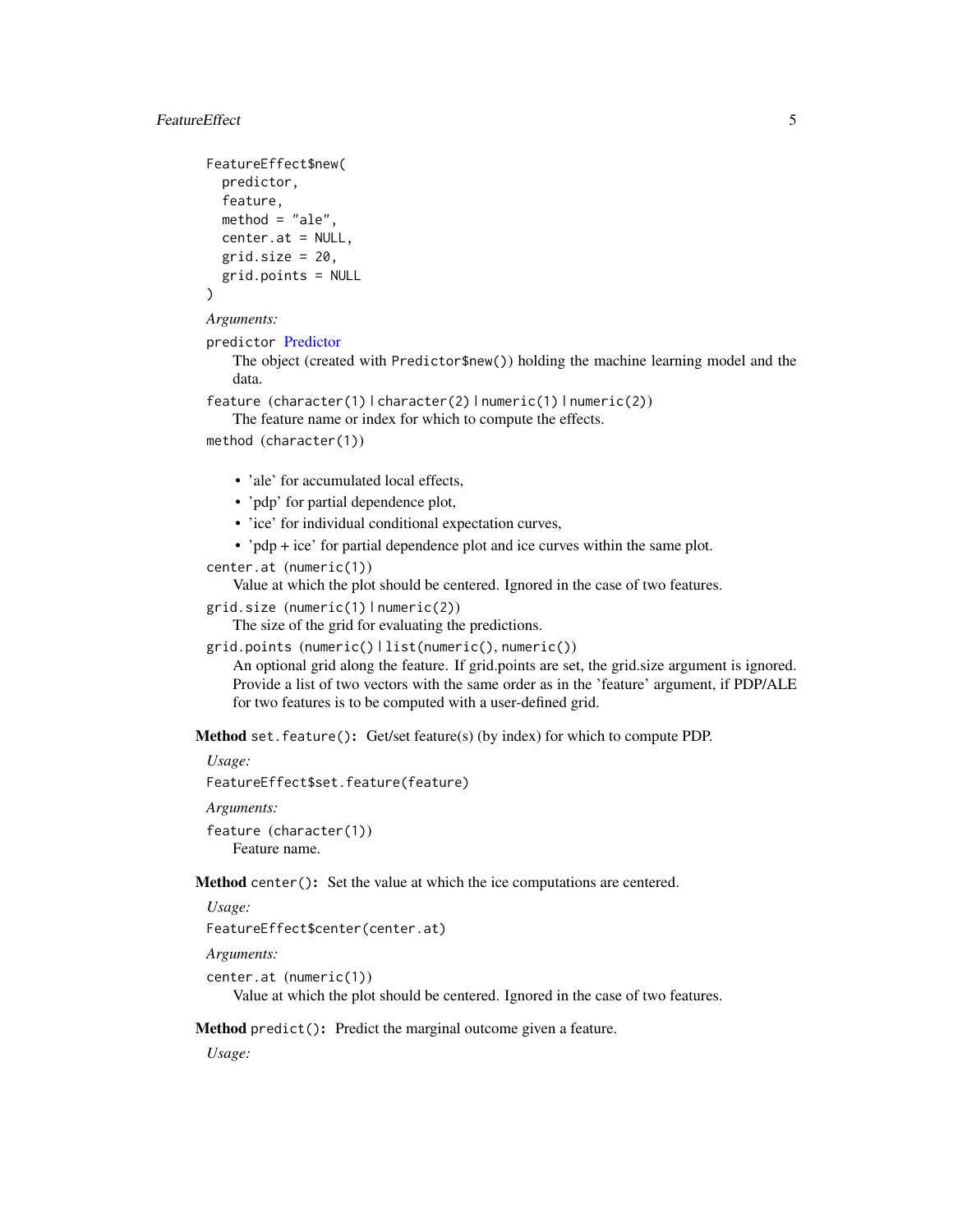<span id="page-5-1"></span>FeatureEffect\$predict(data, extrapolate = FALSE)

*Arguments:*

data [data.frame](#page-0-0)

Data.frame with the feature or a vector.

extrapolate (character(1))

If TRUE, predict returns NA for x values outside of observed range. If FALSE, predcit returns the closest PDP value for x values outside the range. Ignored for categorical features

*Returns:* Values of the effect curves at the given values.

<span id="page-5-0"></span>Method clone(): The objects of this class are cloneable with this method.

*Usage:*

FeatureEffect\$clone(deep = FALSE)

*Arguments:*

deep Whether to make a deep clone.

#### References

Apley, D. W. 2016. "Visualizing the Effects of Predictor Variables in Black Box Supervised Learning Models." ArXiv Preprint.

Friedman, J.H. 2001. "Greedy Function Approximation: A Gradient Boosting Machine." Annals of Statistics 29: 1189-1232.

Goldstein, A., Kapelner, A., Bleich, J., and Pitkin, E. (2013). Peeking Inside the Black Box: Visualizing Statistical Learning with Plots of Individual Conditional Expectation, 1-22. https://doi.org/10.1080/10618600.2014.907

# See Also

[plot.FeatureEffect](#page-23-1)

```
# We train a random forest on the Boston dataset:
data("Boston", package = "MASS")
library("rpart")
rf \leftarrow \text{rpart}(\text{medv } \sim ., \text{ data = Boston})mod <- Predictor$new(rf, data = Boston)
# Compute the accumulated local effects for the first feature
eff <- FeatureEffect$new(mod, feature = "rm", grid.size = 30)
eff$plot()
# Again, but this time with a partial dependence plot and ice curves
eff <- FeatureEffect$new(mod,
  feature = "rm", method = "pdp+ice",
  grid.size = 30
)
plot(eff)
# Since the result is a ggplot object, you can extend it:
```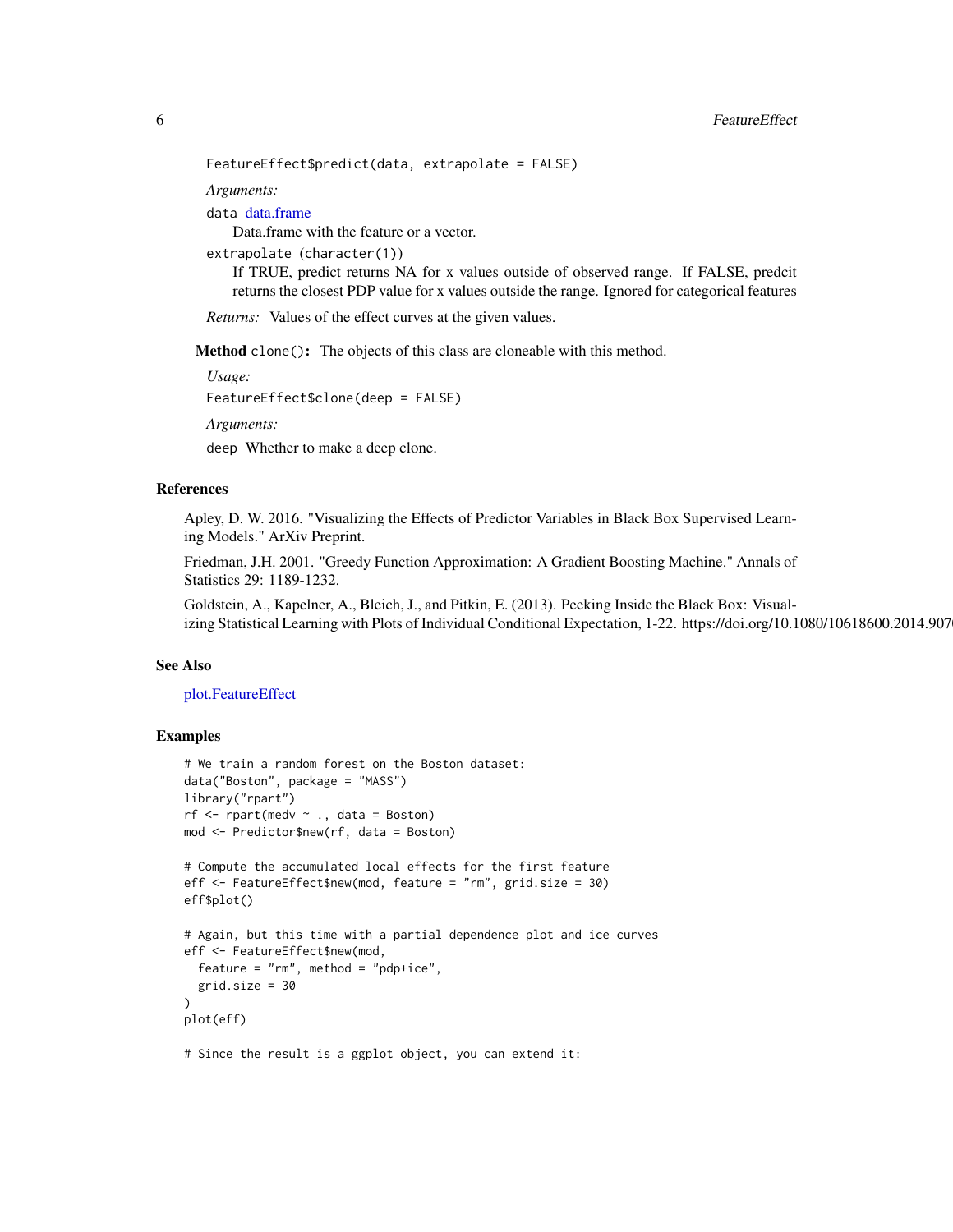# FeatureEffect 7 and 7 and 7 and 7 and 7 and 7 and 7 and 7 and 7 and 7 and 7 and 7 and 7 and 7 and 7 and 7 and 7 and 7 and 7 and 7 and 7 and 7 and 7 and 7 and 7 and 7 and 7 and 7 and 7 and 7 and 7 and 7 and 7 and 7 and 7 an

```
library("ggplot2")
plot(eff) +
  # Adds a title
  ggtitle("Partial dependence") +
  # Adds original predictions
  geom_point(
   data = Boston, \text{aes}(y = \text{mod$predict}(Boston)[[1]], x = rm),color = "pink", size = 0.5\lambda# If you want to do your own thing, just extract the data:
eff.dat <- eff$results
head(eff.dat)
# You can also use the object to "predict" the marginal values.
eff$predict(Boston[1:3, ])
# Instead of the entire data.frame, you can also use feature values:
eff$predict(c(5, 6, 7))
# You can reuse the pdp object for other features:
eff$set.feature("lstat")
plot(eff)
# Only plotting the aggregated partial dependence:
eff <- FeatureEffect$new(mod, feature = "crim", method = "pdp")
eff$plot()
# Only plotting the individual conditional expectation:
eff <- FeatureEffect$new(mod, feature = "crim", method = "ice")
eff$plot()
# Accumulated local effects and partial dependence plots support up to two
# features:
eff <- FeatureEffect$new(mod, feature = c("crim", "lstat"))
plot(eff)
# FeatureEffect plots also works with multiclass classification
rf <- rpart(Species ~ ., data = iris)
mod <- Predictor$new(rf, data = iris, type = "prob")
# For some models we have to specify additional arguments for the predict
# function
plot(FeatureEffect$new(mod, feature = "Petal.Width"))
# FeatureEffect plots support up to two features:
eff <- FeatureEffect$new(mod, feature = c("Sepal.Length", "Petal.Length"))
eff$plot()
# show where the actual data lies
eff$plot(show.data = TRUE)
# For multiclass classification models, you can choose to only show one class:
mod <- Predictor$new(rf, data = iris, type = "prob", class = 1)
```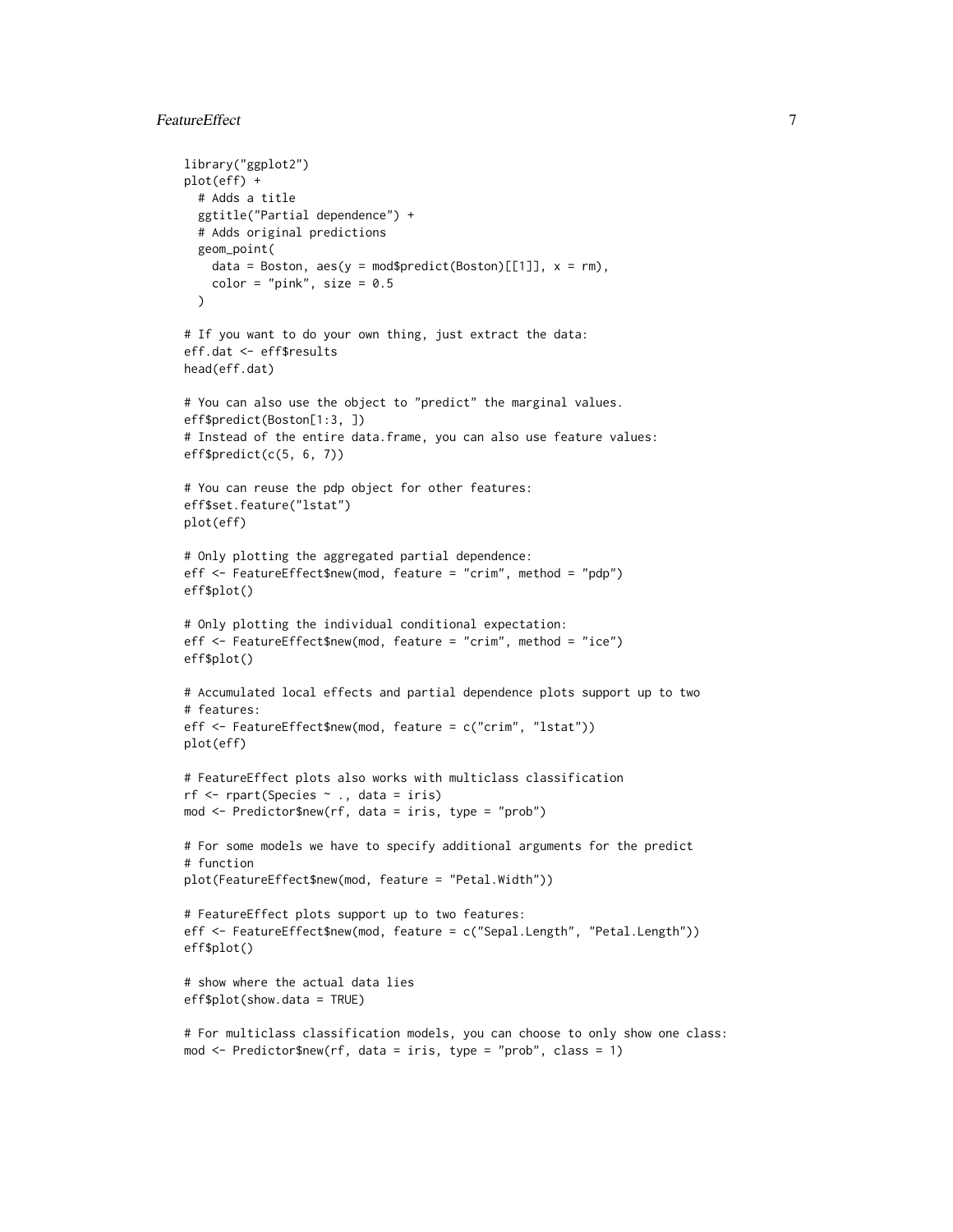<span id="page-7-0"></span>plot(FeatureEffect\$new(mod, feature = "Sepal.Length"))

<span id="page-7-1"></span>FeatureEffects *Effect of a feature on predictions*

# Description

FeatureEffects computes and plots feature effects of multiple features at once.

# Details

FeatureEffects computes the effects for all given features on the model prediction. [FeatureEffects](#page-7-1) is a convenience class that calls FeatureEffect multiple times. See ?FeatureEffect for details what's actually computed.

Only first-order effects can be computed with the [FeatureEffects](#page-7-1) interface. If you are interested in the visualization of interactions between two features, directly use [FeatureEffect.](#page-2-1)

# Parallelization

Parallelization is supported via package **[future](https://CRAN.R-project.org/package=future)**. To initialize future-based parallelization, select an appropriate backend and specify the amount of workers. For example, to use a PSOCK based cluster backend do:

```
future::plan(multisession, workers = 2)
<iml function here>
```
Consult the resources of the **[future](https://CRAN.R-project.org/package=future)** package for more parallel backend options.

#### Super class

[iml::InterpretationMethod](#page-0-0) -> FeatureEffects

# Public fields

```
grid.size (numeric(1) | numeric(2))
    The size of the grid.
method (character(1))
```
- - "ale" for accumulated local effects,
	- "pdp" for partial dependence plot,
	- "ice" for individual conditional expectation curves,
	- "pdp+ ice" for partial dependence plot and ice curves within the same plot.

```
effects (list)
```
Named list of FeatureEffects.

```
features (character())
```
The names of the features for which the effects were computed.

```
center.at numeric
```
Value at which the plot was centered. Ignored in the case of two features.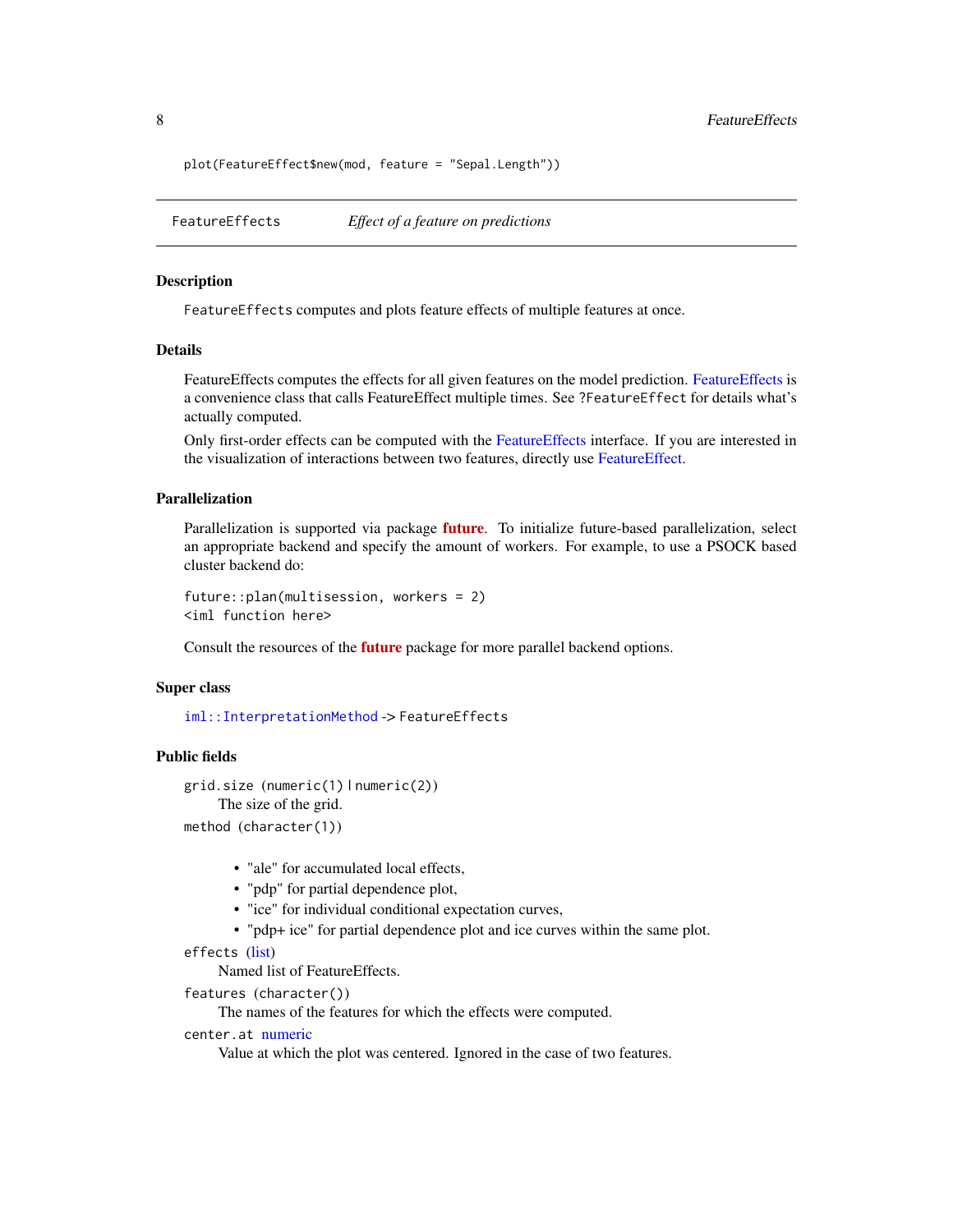# <span id="page-8-0"></span>FeatureEffects 9

# **Methods**

#### Public methods:

- [FeatureEffects\\$new\(\)](#page-3-0)
- [FeatureEffects\\$clone\(\)](#page-5-0)

#### Method new(): Create a FeatureEffects object

```
Usage:
FeatureEffects$new(
 predictor,
  features = NULL,
 method = "ale",
 center.at = NULL,
  grid.size = 20
)
```
*Arguments:*

```
predictor Predictor
```
The object (created with Predictor\$new()) holding the machine learning model and the data.

```
features (character())
```
The names of the features for which to compute the feature effects.

method (character(1))

- 'ale' for accumulated local effects,
- 'pdp' for partial dependence plot,
- 'ice' for individual conditional expectation curves,
- 'pdp+ice' for partial dependence plot and ice curves within the same plot.

```
center.at (numeric(1))
```
Value at which the plot should be centered. Ignored in the case of two features.

grid.size (numeric(1) | numeric(2))

The size of the grid for evaluating the predictions.

```
feature (character(1) | character(2) | numeric(1) | numeric(2))
```
The feature name or index for which to compute the effects.

Method clone(): The objects of this class are cloneable with this method.

*Usage:*

FeatureEffects\$clone(deep = FALSE)

*Arguments:*

deep Whether to make a deep clone.

# References

Apley, D. W. 2016. "Visualizing the Effects of Predictor Variables in Black Box Supervised Learning Models." ArXiv Preprint.

Friedman, J.H. 2001. "Greedy Function Approximation: A Gradient Boosting Machine." Annals of Statistics 29: 1189-1232.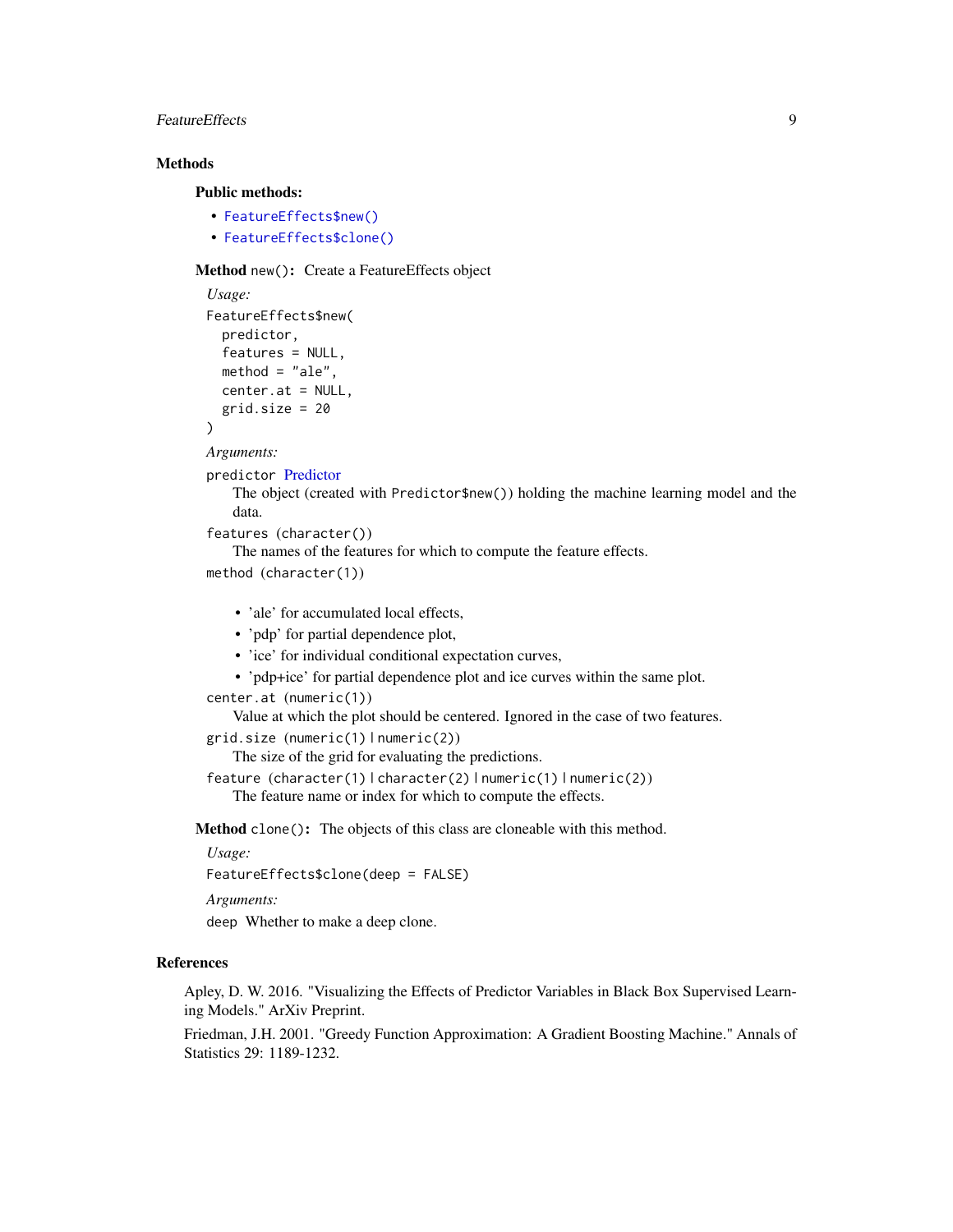# <span id="page-9-0"></span>10 FeatureImp

Goldstein, A., Kapelner, A., Bleich, J., and Pitkin, E. (2013). Peeking Inside the Black Box: Visualizing Statistical Learning with Plots of Individual Conditional Expectation, 1-22. https://doi.org/10.1080/10618600.2014.907

#### See Also

[plot.FeatureEffects](#page-24-1)

# Examples

```
# We train a random forest on the Boston dataset:
library("rpart")
data("Boston", package = "MASS")
rf \leq rpart(medv \sim ., data = Boston)
mod <- Predictor$new(rf, data = Boston)
# Compute the accumulated local effects for all features
eff <- FeatureEffects$new(mod)
eff$plot()
## Not run:
# Again, but this time with a partial dependence plot
eff <- FeatureEffects$new(mod, method = "pdp")
eff$plot()
# Only a subset of features
eff <- FeatureEffects$new(mod, features = c("nox", "crim"))
eff$plot()
# You can access each FeatureEffect individually
eff.nox <- eff$effects[["nox"]]
eff.nox$plot()
# FeatureEffects also works with multiclass classification
rf <- rpart(Species ~ ., data = iris)
mod <- Predictor$new(rf, data = iris, type = "prob")
FeatureEffects$new(mod)$plot(ncol = 2)
## End(Not run)
```
<span id="page-9-1"></span>FeatureImp *Feature importance*

#### Description

FeatureImp computes feature importance for prediction models. The importance is measured as the factor by which the model's prediction error increases when the feature is shuffled.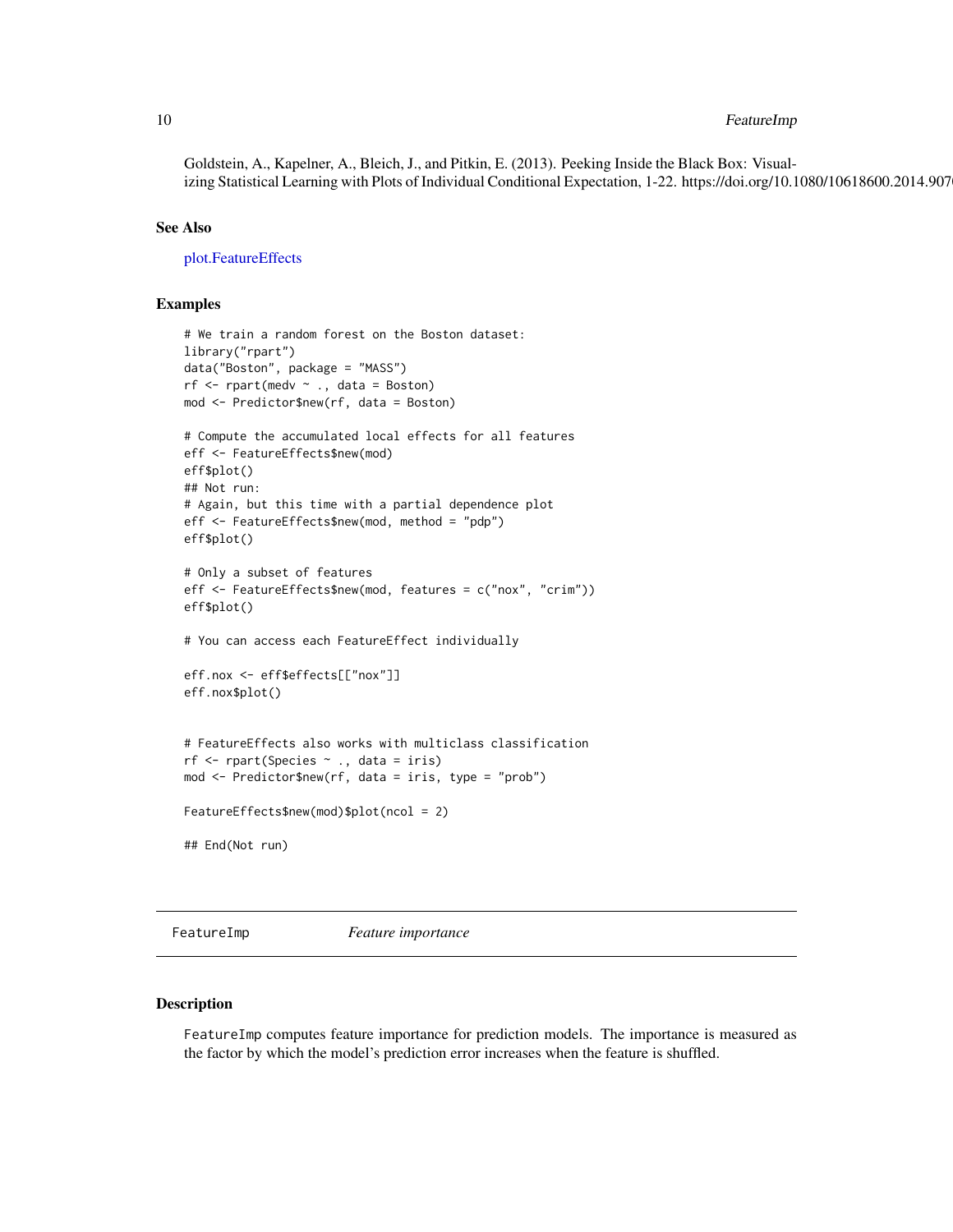#### <span id="page-10-0"></span>FeatureImp 11

#### Details

To compute the feature importance for a single feature, the model prediction loss (error) is measured before and after shuffling the values of the feature. By shuffling the feature values, the association between the outcome and the feature is destroyed. The larger the increase in prediction error, the more important the feature was. The shuffling is repeated to get more accurate results, since the permutation feature importance tends to be quite unstable. Read the Interpretable Machine Learning book to learn about feature importance in detail: [https://christophm.github.](https://christophm.github.io/interpretable-ml-book/feature-importance.html) [io/interpretable-ml-book/feature-importance.html](https://christophm.github.io/interpretable-ml-book/feature-importance.html)

The loss function can be either specified via a string, or by handing a function to FeatureImp(). If you want to use your own loss function it should have this signature:

```
function(actual, predicted)
```
Using the string is a shortcut to using loss functions from the Metrics package. Only use functions that return a single performance value, not a vector. Allowed losses are: "ce", "f1", "logLoss", "mae", "mse", "rmse", "mape", "mdae", "msle", "percent\_bias", "rae", "rmse", "rmsle", "rse", "rrse" and "smape".

See library(help = "Metrics") to get a list of functions.

#### Parallelization

Parallelization is supported via package **[future](https://CRAN.R-project.org/package=future)**. To initialize future-based parallelization, select an appropriate backend and specify the amount of workers. For example, to use a PSOCK based cluster backend do:

future::plan(multisession, workers = 2) <iml function here>

Consult the resources of the [future](https://CRAN.R-project.org/package=future) package for more parallel backend options.

#### Super class

[iml::InterpretationMethod](#page-0-0) -> FeatureImp

# Public fields

loss (character(1) | [function\)](#page-0-0)

The loss function. Either the name of a loss (e.g. "ce" for classification or "mse") or a function.

```
original.error (numeric(1))
```
The loss of the model before perturbing features.

```
n.repetitions integer
```
Number of repetitions.

```
compare (character(1))
```
Either "ratio" or "difference", depending on whether the importance was calculated as difference between original model error and model error after permutation or as ratio.

#### features (list)

Features for which importance scores are to be calculated. The names are the feature/group names, while the contents specify which feature(s) are to be permuted.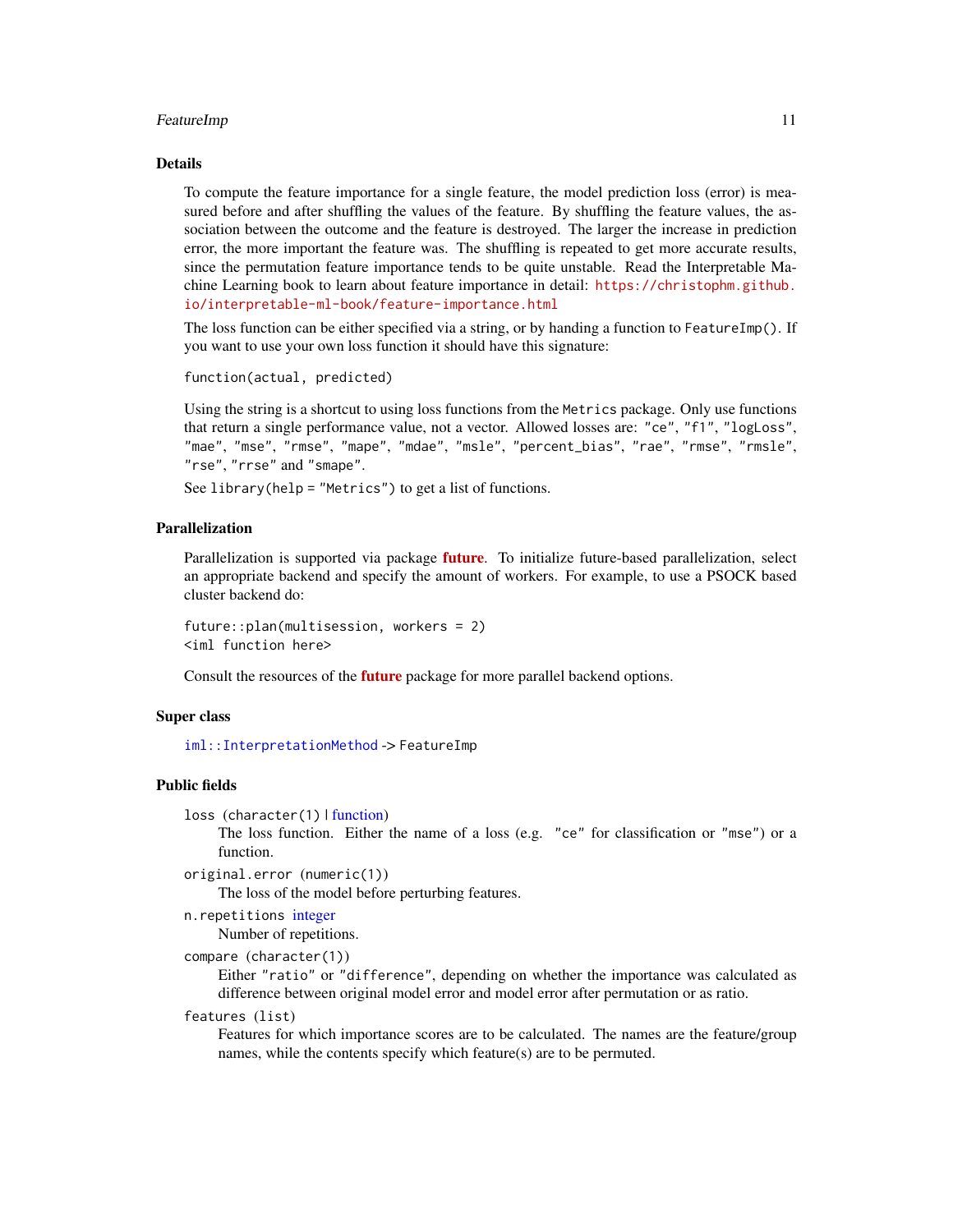# Methods

#### Public methods:

- [FeatureImp\\$new\(\)](#page-3-0)
- [FeatureImp\\$clone\(\)](#page-5-0)

# Method new(): Create a FeatureImp object

```
Usage:
FeatureImp$new(
 predictor,
  loss,
  compare = "ratio",
 n.repetitions = 5,
  features = NULL
)
```
*Arguments:*

#### predictor [Predictor](#page-32-1)

The object (created with Predictor\$new()) holding the machine learning model and the data.

#### loss (character(1) | [function\)](#page-0-0)

The loss function. Either the name of a loss (e.g. "ce" for classification or "mse") or a function. See Details for allowed losses.

#### compare (character(1))

Either "ratio" or "difference". Should importance be measured as the difference or as the ratio of original model error and model error after permutation?

- Ratio: error.permutation/error.orig
- Difference: error.permutation error.orig

# n.repetitions (numeric(1))

How often should the shuffling of the feature be repeated? The higher the number of repetitions the more stable and accurate the results become.

```
features (character or list)
```
For which features do you want importance scores calculated. The default value of NULL implies all features. Use a named list of character vectors to define groups of features for which joint importance will be calculated. See examples.

#### *Returns:* (data.frame)

data.frame with the results of the feature importance computation. One row per feature with the following columns:

- importance.05 (5% quantile of importance values from the repetitions)
- importance (median importance)
- importance.95 (95% quantile) and the permutation.error (median error over all repetitions).

The distribution of the importance is also visualized as a bar in the plots, the median importance over the repetitions as a point.

Method clone(): The objects of this class are cloneable with this method.

#### *Usage:*

FeatureImp\$clone(deep = FALSE)

<span id="page-11-0"></span>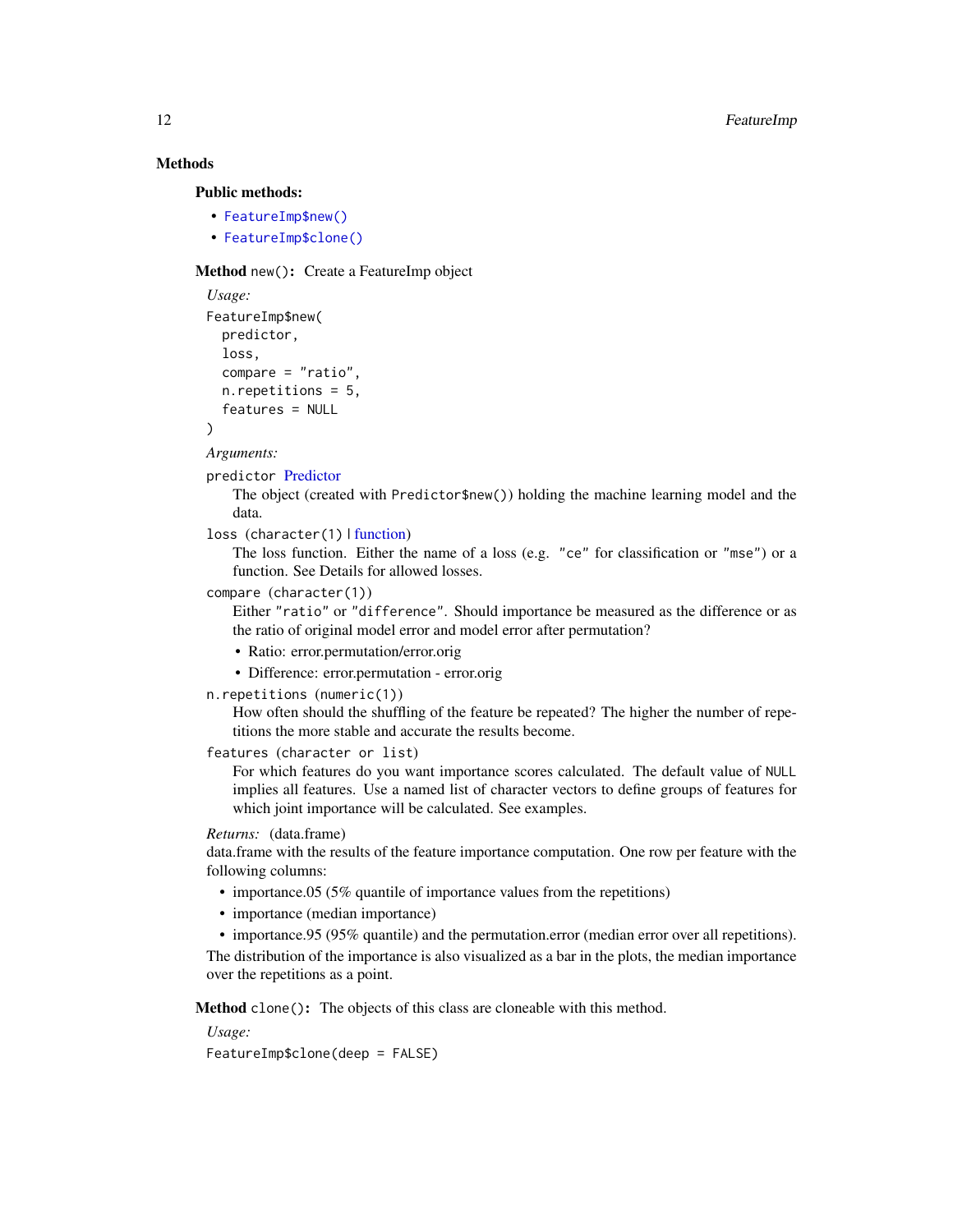# FeatureImp 13

*Arguments:*

deep Whether to make a deep clone.

# References

Fisher, A., Rudin, C., and Dominici, F. (2018). Model Class Reliance: Variable Importance Measures for any Machine Learning Model Class, from the "Rashomon" Perspective. Retrieved from http://arxiv.org/abs/1801.01489

```
library("rpart")
# We train a tree on the Boston dataset:
data("Boston", package = "MASS")
tree \leq rpart(medv \sim ., data = Boston)
y <- Boston$medv
X <- Boston[-which(names(Boston) == "medv")]
mod \leq Predictor$new(tree, data = X, y = y)
# Compute feature importances as the performance drop in mean absolute error
imp <- FeatureImp$new(mod, loss = "mae")
# Plot the results directly
plot(imp)
# Since the result is a ggplot object, you can extend it:
library("ggplot2")
plot(imp) + theme_bw()
# If you want to do your own thing, just extract the data:
imp.dat <- imp$results
head(imp.dat)
ggplot(imp.dat, aes(x = feature, y = importance)) +geom_point() +
  theme_bw()
# We can also look at the difference in model error instead of the ratio
imp <- FeatureImp$new(mod, loss = "mae", compare = "difference")
# Plot the results directly
plot(imp)
# We can calculate feature importance for a subset of features
imp <- FeatureImp$new(mod, loss = "mae", features = c("crim", "zn", "indus"))
plot(imp)
# We can calculate joint importance of groups of features
groups = list(grp1 = c("crim", "zn", "indus", "chas"),
 grp2 = c("nox", "rm", "age", "dis"),
 grp3 = c("rad", "tax", "ptratio", "black", "lstat")
```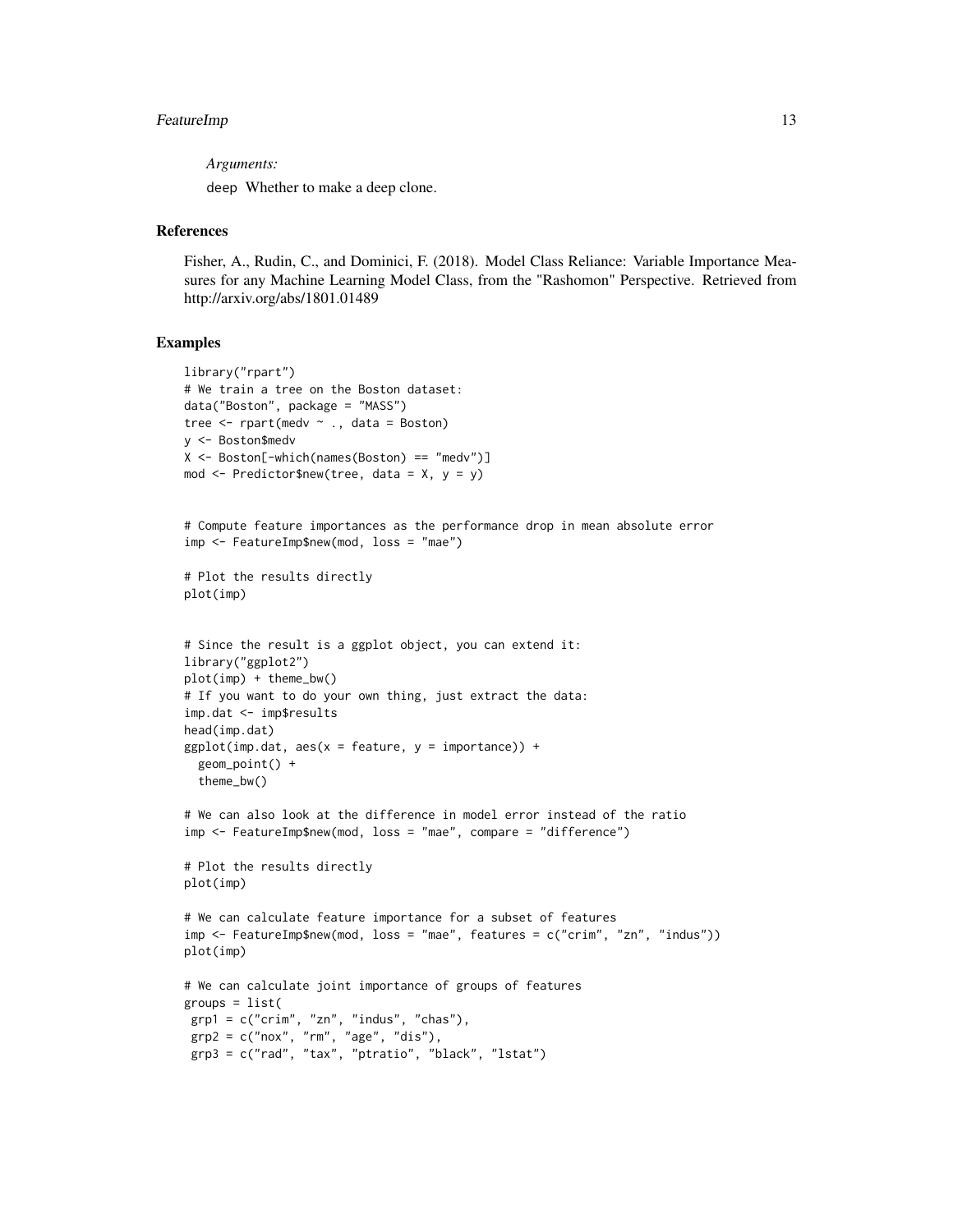```
)
imp <- FeatureImp$new(mod, loss = "mae", features = groups)
plot(imp)
# FeatureImp also works with multiclass classification.
# In this case, the importance measurement regards all classes
tree \leq rpart(Species \sim ., data = iris)
X <- iris[-which(names(iris) == "Species")]
y <- iris$Species
mod \leq Predictor$new(tree, data = X, y = y, type = "prob")
# For some models we have to specify additional arguments for the predict function
imp <- FeatureImp$new(mod, loss = "ce")
plot(imp)
# For multiclass classification models, you can choose to only compute
# performance for one class.
# Make sure to adapt y
mod <- Predictor$new(tree,
  data = X, y = y == "virginica",type = "prob", class = "virginica"
\lambdaimp <- FeatureImp$new(mod, loss = "ce")
plot(imp)
```
has.predict *returns TRUE if object has predict function*

## Description

returns TRUE if object has predict function

# Usage

```
has.predict(object)
```
#### Arguments

object The object to check.

<span id="page-13-1"></span>Interaction *Feature interactions*

#### Description

Feature interactions Feature interactions

<span id="page-13-0"></span>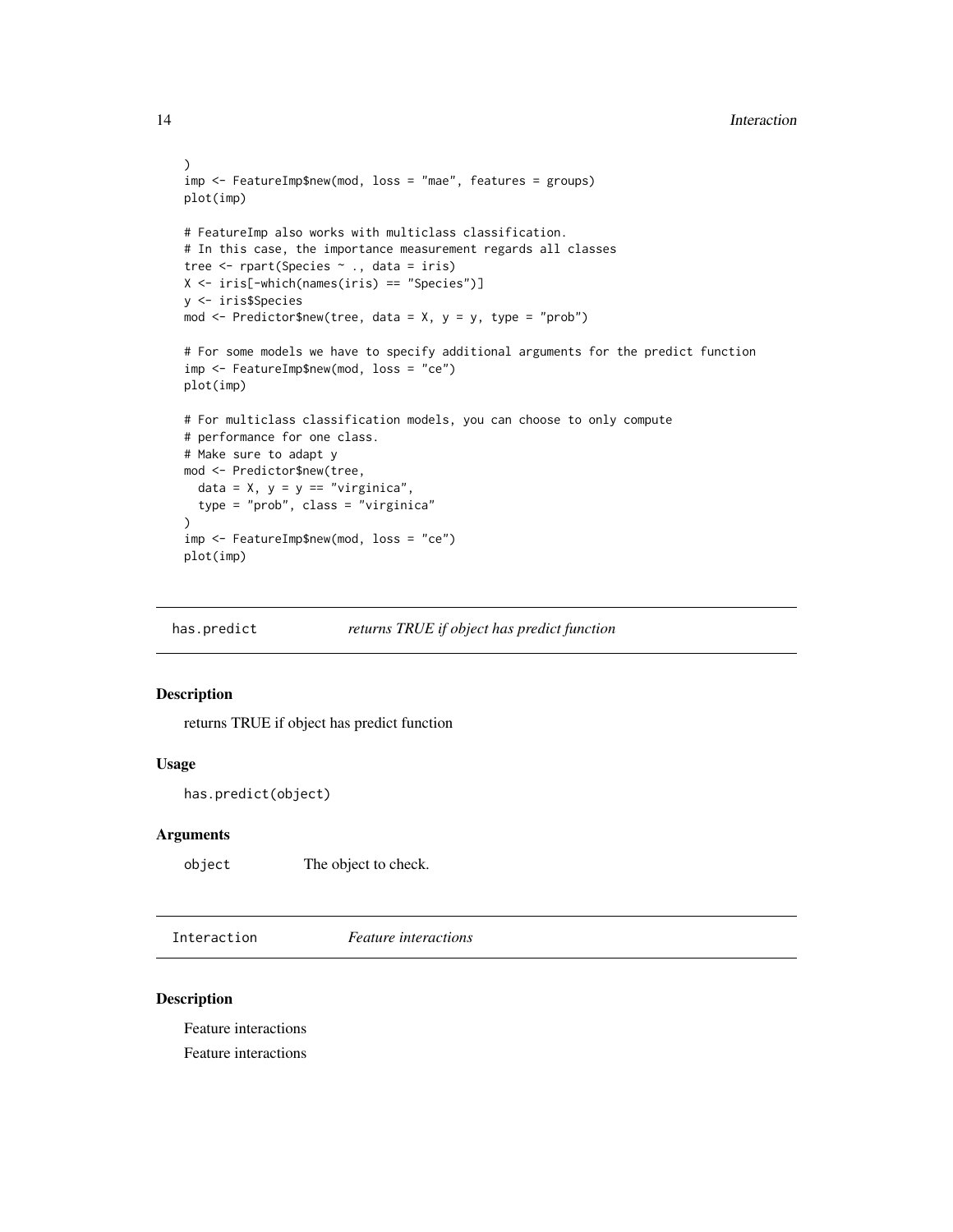#### <span id="page-14-0"></span>Interaction 15

#### Details

Interaction estimates the feature interactions in a prediction model.

Interactions between features are measured via the decomposition of the prediction function: If a feature j has no interaction with any other feature, the prediction function can be expressed as the sum of the partial function that depends only on j and the partial function that only depends on features other than j. If the variance of the full function is completely explained by the sum of the partial functions, there is no interaction between feature j and the other features. Any variance that is not explained can be attributed to the interaction and is used as a measure of interaction strength.

The interaction strength between two features is the proportion of the variance of the 2-dimensional partial dependence function that is not explained by the sum of the two 1-dimensional partial dependence functions.

The interaction is measured by Friedman's H-statistic (square root of the H-squared test statistic) and takes on values between 0 (no interaction) to 1 (100% of standard deviation of  $f(x)$  du to interaction).

To learn more about interaction effects, read the Interpretable Machine Learning book: [https:](https://christophm.github.io/interpretable-ml-book/interaction.html) [//christophm.github.io/interpretable-ml-book/interaction.html](https://christophm.github.io/interpretable-ml-book/interaction.html)

#### Parallelization

Parallelization is supported via package [future](https://CRAN.R-project.org/package=future). To initialize future-based parallelization, select an appropriate backend and specify the amount of workers. For example, to use a PSOCK based cluster backend do:

future::plan(multisession, workers = 2) <iml function here>

Consult the resources of the **[future](https://CRAN.R-project.org/package=future)** package for more parallel backend options.

#### Super class

[iml::InterpretationMethod](#page-0-0) -> Interaction

#### Public fields

```
grid.size (logical(1))
```
The number of values per feature that should be used to estimate the interaction strength.

#### **Methods**

#### Public methods:

- [Interaction\\$new\(\)](#page-3-0)
- [Interaction\\$clone\(\)](#page-5-0)

Method new(): Create an Interaction object

*Usage:*

```
Interaction$new(predictor, feature = NULL, grid.size = 30)
Arguments:
```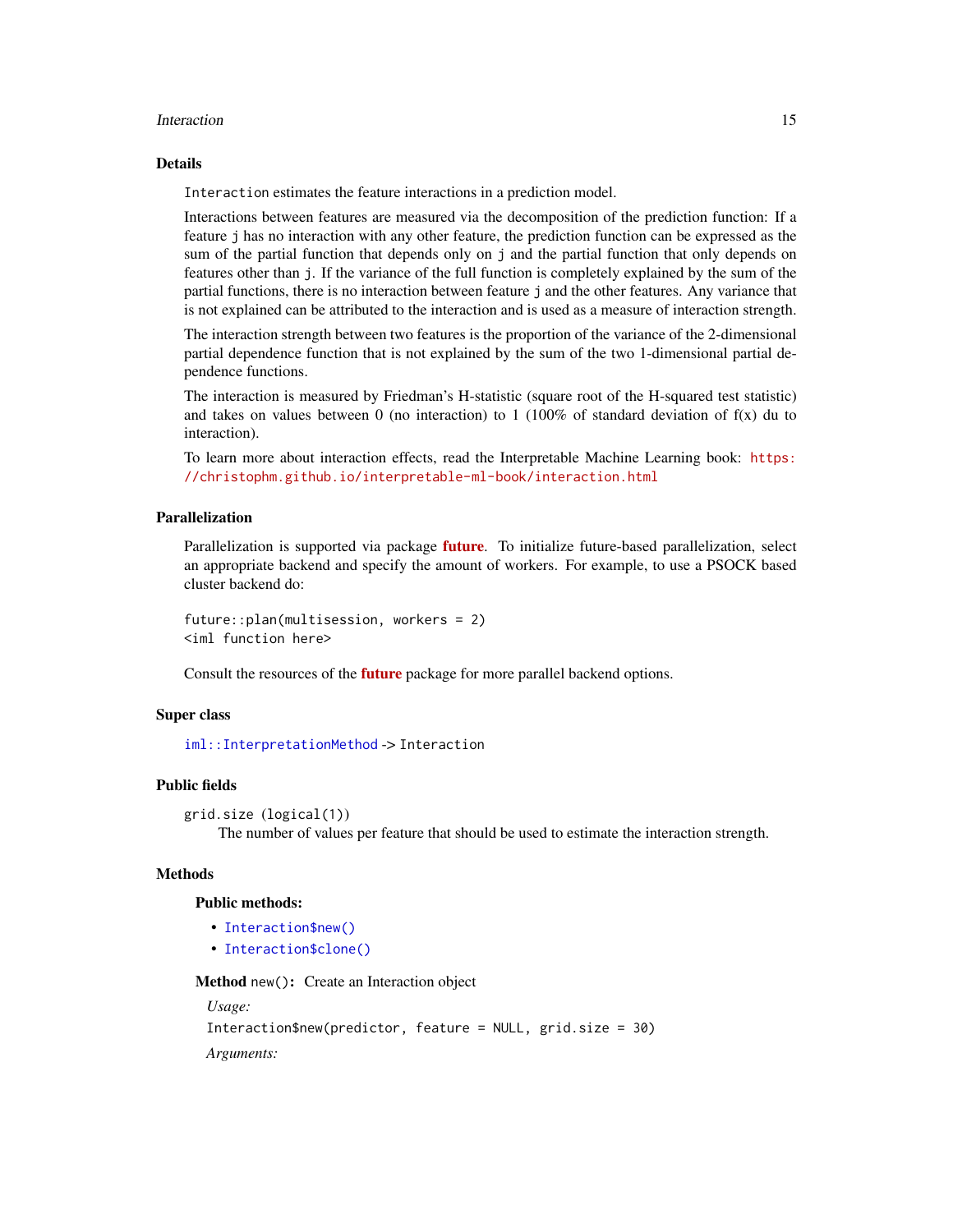```
predictor Predictor
```
The object (created with Predictor\$new()) holding the machine learning model and the data.

feature (character(1) | character(2) | numeric(1) | numeric(2))

The feature name or index for which to compute the effects.

```
grid.size (numeric(1) | numeric(2))
```
The size of the grid for evaluating the predictions.

*Returns:* [data.frame](#page-0-0) with the interaction strength (column .interation) per feature calculated as Friedman's H-statistic and - in the case of a multi-dimensional outcome - per class.

Method clone(): The objects of this class are cloneable with this method.

*Usage:* Interaction\$clone(deep = FALSE)

*Arguments:*

deep Whether to make a deep clone.

#### References

Friedman, Jerome H., and Bogdan E. Popescu. "Predictive learning via rule ensembles." The Annals of Applied Statistics 2.3 (2008): 916-954.

```
## Not run:
library("rpart")
set.seed(42)
# Fit a CART on the Boston housing data set
data("Boston", package = "MASS")
rf \leftarrow \text{rpart}(\text{medv } \sim ., \text{ data = Boston})# Create a model object
mod <- Predictor$new(rf, data = Boston[-which(names(Boston) == "medv")])
# Measure the interaction strength
ia <- Interaction$new(mod)
# Plot the resulting leaf nodes
plot(ia)
# Extract the results
dat <- ia$results
head(dat)
# Interaction also works with multiclass classification
rf \leq rpart(Species \sim ., data = iris)
mod <- Predictor$new(rf, data = iris, type = "prob")
# For some models we have to specify additional arguments for the
# predict function
ia <- Interaction$new(mod)
```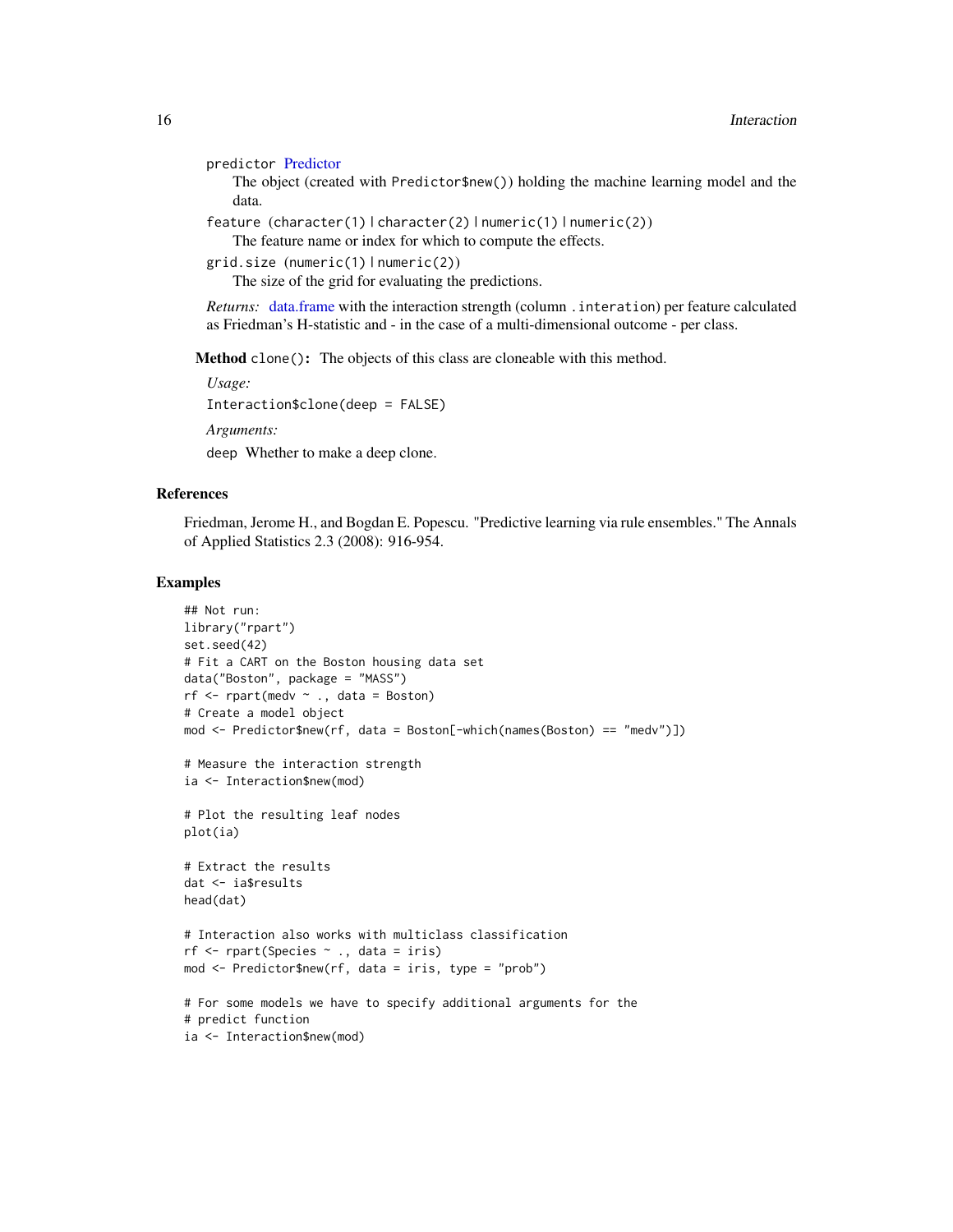# <span id="page-16-0"></span>InterpretationMethod 17

ia\$plot()

```
# For multiclass classification models, you can choose to only show one class:
mod <- Predictor$new(rf, data = iris, type = "prob", class = "virginica")
plot(Interaction$new(mod))
```
## End(Not run)

InterpretationMethod *Interpretation Method*

# Description

Superclass container for Interpretation Method objects

# Public fields

results [data.frame](#page-0-0)

The aggregated results of the experiment

predictor Predictor object.

# **Methods**

#### Public methods:

- [InterpretationMethod\\$new\(\)](#page-3-0)
- [InterpretationMethod\\$plot\(\)](#page-16-1)
- [InterpretationMethod\\$print\(\)](#page-16-2)
- [InterpretationMethod\\$clone\(\)](#page-5-0)

Method new(): Create an InterpretationMethod object

*Usage:*

InterpretationMethod\$new(predictor)

*Arguments:*

predictor [Predictor](#page-32-1)

The object (created with Predictor\$new()) holding the machine learning model and the data.

<span id="page-16-1"></span>Method plot(): Plot function. Calls private\$generatePlot() of the respective subclass.

*Usage:*

InterpretationMethod\$plot(...)

*Arguments:*

... Passed to private\$generatePlot().

<span id="page-16-2"></span>Method print(): Printer for InterpretationMethod objects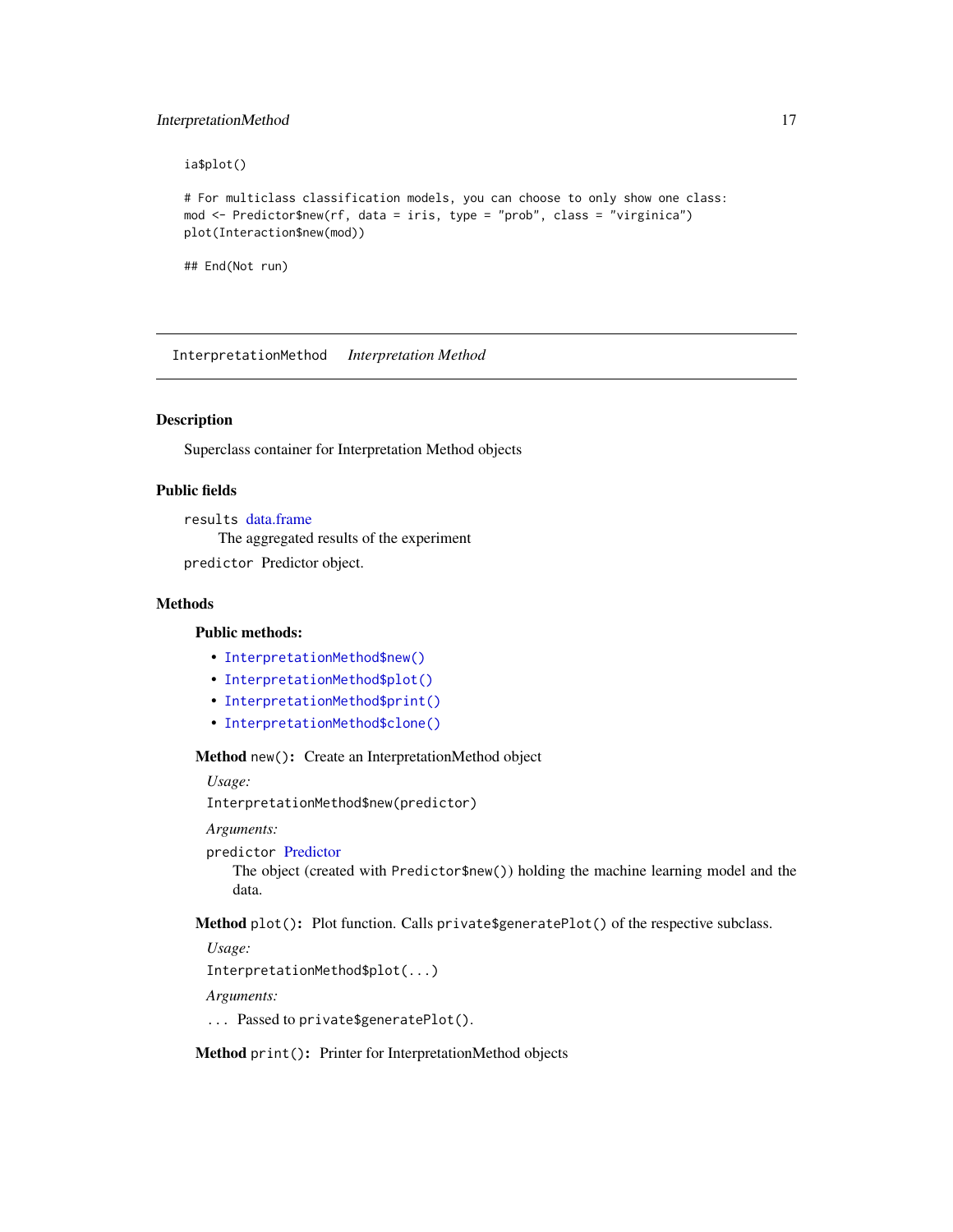<span id="page-17-0"></span>*Usage:* InterpretationMethod\$print() Method clone(): The objects of this class are cloneable with this method. *Usage:*

InterpretationMethod\$clone(deep = FALSE)

*Arguments:*

deep Whether to make a deep clone.

<span id="page-17-1"></span>LocalModel *LocalModel*

### Description

LocalModel fits locally weighted linear regression models (logistic regression for classification) to explain single predictions of a prediction model.

# Details

A weighted glm is fitted with the machine learning model prediction as target. Data points are weighted by their proximity to the instance to be explained, using the gower proximity measure. L1-regularization is used to make the results sparse.

The resulting model can be seen as a surrogate for the machine learning model, which is only valid for that one point. Categorical features are binarized, depending on the category of the instance to be explained: 1 if the category is the same, 0 otherwise.

Please note that scaling continuous features in the machine learning method might be advisable when using LIME as an interpretation technique. LIME uses a distance measure to compute proximity weights for the weighted glm. Hence, the original scale of the features may influence the distance measure and therewith LIME results.

To learn more about local models, read the Interpretable Machine Learning book: [https://christo](https://christophm.github.io/interpretable-ml-book/lime.html)phm. [github.io/interpretable-ml-book/lime.html](https://christophm.github.io/interpretable-ml-book/lime.html)

The approach is similar to LIME, but has the following differences:

- **Distance measure**: Uses as default the gower proximity  $(= 1 \text{gower distance})$  instead of a kernel based on the Euclidean distance. Has the advantage to have a meaningful neighborhood and no kernel width to tune. When the distance is not "gower", then the [stats::dist\(\)](#page-0-0) function with the chosen method will be used, and turned into a similarity measure:  $sqrt(exp(-(distance^2)/(kernel.width))$
- Sampling: Uses the original data instead of sampling from normal distributions. Has the advantage to follow the original data distribution.
- Visualization: Plots effects instead of betas. Both are the same for binary features, but ared different for numerical features. For numerical features, plotting the betas makes no sense, because a negative beta might still increase the prediction when the feature value is also negative.

To learn more about local surrogate models, read the Interpretable Machine Learning book: [https:](https://christophm.github.io/interpretable-ml-book/lime.html) [//christophm.github.io/interpretable-ml-book/lime.html](https://christophm.github.io/interpretable-ml-book/lime.html)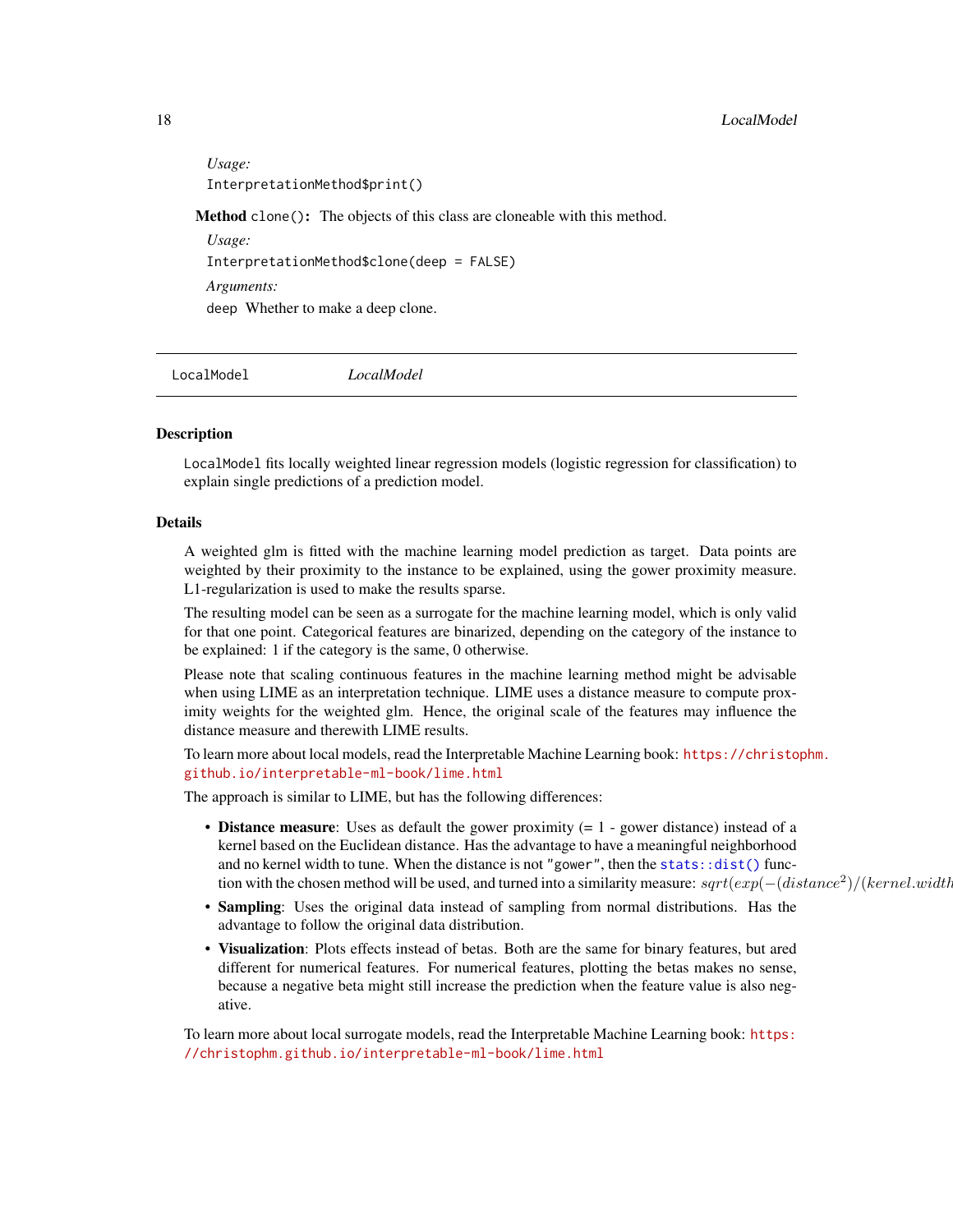#### <span id="page-18-0"></span>LocalModel 19

# Super class

[iml::InterpretationMethod](#page-0-0) -> LocalModel

# Public fields

x.interest [data.frame](#page-0-0) Single row with the instance to be explained.

- k numeric(1) The number of features as set by the user.
- model glmnet The fitted local model.

best.fit.index numeric(1) The index of the best glmnet fit.

# Methods

# Public methods:

- [LocalModel\\$new\(\)](#page-3-0)
- [LocalModel\\$predict\(\)](#page-4-2)
- [LocalModel\\$explain\(\)](#page-19-0)
- [LocalModel\\$clone\(\)](#page-5-0)

Method new(): Create a Local Model object.

```
Usage:
LocalModel$new(
  predictor,
  x.interest,
  dist.fun = "gower",
  gower.power = 1,
  kernel.width = NULL,
  k = 3)
```
*Arguments:*

```
predictor Predictor
```
The object (created with Predictor\$new()) holding the machine learning model and the data.

```
x.interest data.frame
```
Single row with the instance to be explained.

```
dist.fun character(1))
```
The name of the distance function for computing proximities (weights in the linear model). Defaults to "gower". Otherwise will be forwarded to [stats::dist.](#page-0-0)

```
gower.power (numeric(1))
```
The calculated gower proximity will be raised to the power of this value. Can be used to specify the size of the neighborhood for the LocalModel (similar to kernel.width for the euclidean distance).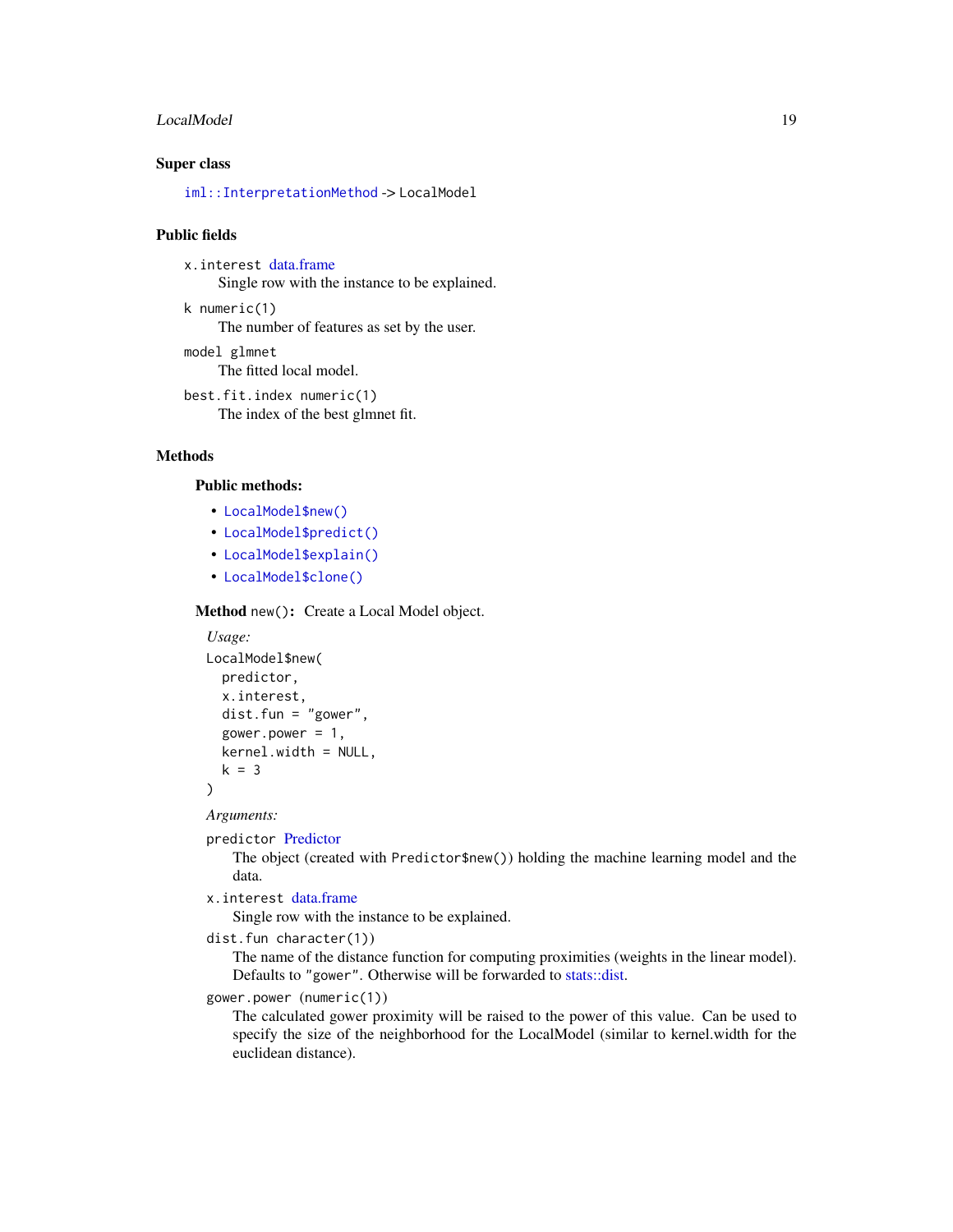```
kernel.width (numeric(1))
   The width of the kernel for the proximity computation. Only used if dist.fun is not "gower".
k numeric(1)
   The number of features.
```
*Returns:* [data.frame](#page-0-0) Results with the feature names (feature) and contributions to the prediction.

Method predict(): Method to predict new data with the local model See also [predict.LocalModel.](#page-30-1)

```
Usage:
LocalModel$predict(newdata = NULL, ...)
Arguments:
```
newdata [data.frame](#page-0-0) Data to predict on.

... Not used

<span id="page-19-0"></span>Method explain(): Set a new data point to explain.

```
Usage:
LocalModel$explain(x.interest)
```
*Arguments:*

```
x.interest data.frame
   Single row with the instance to be explained.
```
Method clone(): The objects of this class are cloneable with this method.

*Usage:* LocalModel\$clone(deep = FALSE)

*Arguments:*

deep Whether to make a deep clone.

# References

Ribeiro, M. T., Singh, S., & Guestrin, C. (2016). "Why Should I Trust You?": Explaining the Predictions of Any Classifier. Retrieved from http://arxiv.org/abs/1602.04938

Gower, J. C. (1971), "A general coefficient of similarity and some of its properties". Biometrics, 27, 623–637.

# See Also

[plot.LocalModel](#page-27-1) and [predict.LocalModel](#page-30-1)

[Shapley](#page-35-1) can also be used to explain single predictions

The package lime with the original implementation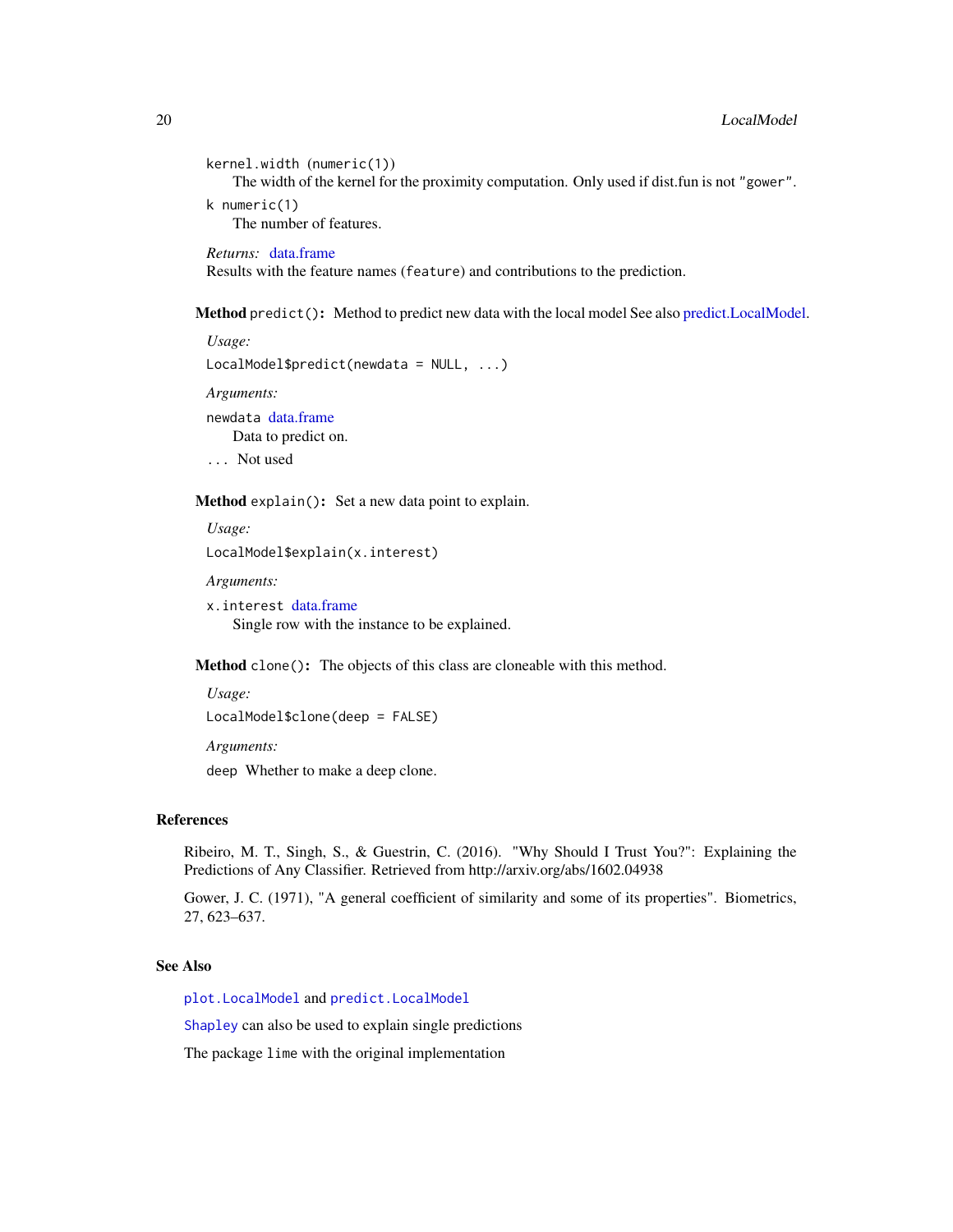# <span id="page-20-0"></span>order\_levels 21

#### Examples

```
library("randomForest")
# First we fit a machine learning model on the Boston housing data
data("Boston", package = "MASS")
X <- Boston[-which(names(Boston) == "medv")]
rf \le- randomForest(medv \sim ., data = Boston, ntree = 50)
mod <- Predictor$new(rf, data = X)
# Explain the first instance of the dataset with the LocalModel method:
x.interest \leftarrow X[1, ]lemon <- LocalModel$new(mod, x.interest = x.interest, k = 2)
lemon
# Look at the results in a table
lemon$results
# Or as a plot
plot(lemon)
# Reuse the object with a new instance to explain
lemon$x.interest
lemon$explain(X[2, ])
lemon$x.interest
plot(lemon)
# LocalModel also works with multiclass classification
rf \le randomForest(Species \sim ., data = iris, ntree = 50)
X <- iris[-which(names(iris) == "Species")]
mod <- Predictor$new(rf, data = X, type = "prob", class = "setosa")
# Then we explain the first instance of the dataset with the LocalModel method:
lemon \le LocalModel$new(mod, x.interest = X[1, ], k = 2)
lemon$results
plot(lemon)
```
order\_levels *Order levels of a categorical features*

#### Description

Orders the levels by their similarity in other features. Computes per feature the distance, sums up all distances and does multi-dimensional scaling

# Usage

order\_levels(dat, feature.name)

#### **Arguments**

| dat          | data. frame with the training data  |
|--------------|-------------------------------------|
| feature.name | the name of the categorical feature |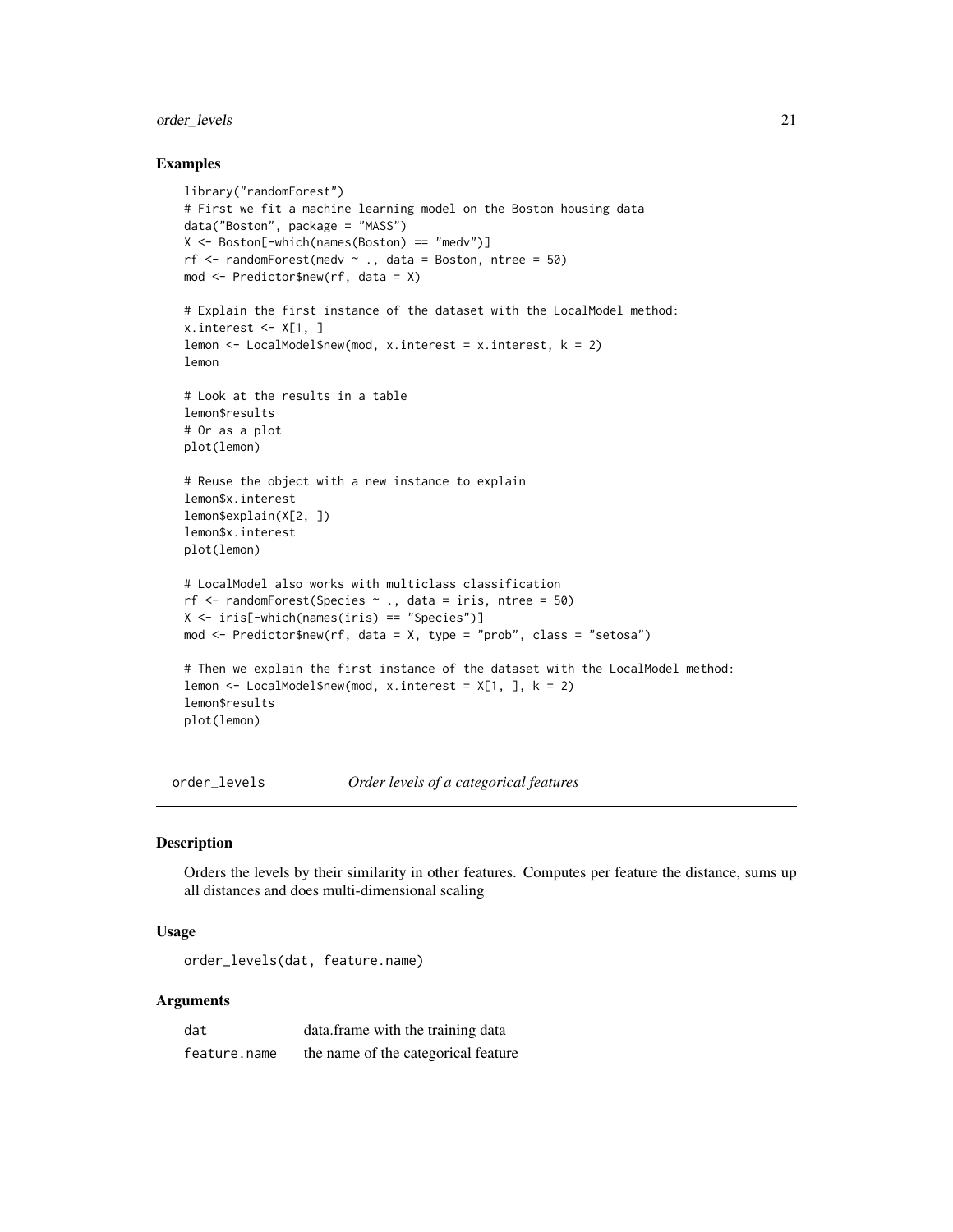# <span id="page-21-0"></span>Details

Goal: Compute the distances between two categories. Input: Instances from category 1 and 2

- 1. For all features, do (excluding the categorical feature for which we are computing the order):
- If the feature is numerical: Take instances from category 1, calculate the empirical cumulative probability distribution function (ecdf) of the feature. The ecdf is a function that tells us for a given feature value, how many values are smaller. Do the same for category 2. The distance is the absolute maximum point-wise distance of the two ecdf. Practically, this value is high when the distribution from one category is strongly shifted far away from the other. This measure is also known as the Kolmogorov-Smirnov distance ([https://en.wikipedia.org/](https://en.wikipedia.org/wiki/Kolmogorov%E2%80%93Smirnov_test) [wiki/Kolmogorov%E2%80%93Smirnov\\_test](https://en.wikipedia.org/wiki/Kolmogorov%E2%80%93Smirnov_test)).
- If the feature is categorical: Take instances from category 1 and calculate a table with the relative frequency of each category of the other feature. Do the same for instances from category 2. The distance is the sum of the absolute difference of both relative frequency tables.
- 1. Sum up the distances over all features

This algorithm we run for all pairs of categories. Then we have a k times k matrix, when k is the number of categories, where each entry is the distance between two categories. Still not enough to have a single order, because, a (dis)similarity tells you the pair-wise distances, but does not give you a one-dimensional ordering of the classes. To kind of force this thing into a single dimension, we have to use a dimension reduction trick called multi-dimensional scaling. This can be solved using multi-dimensional scaling, which takes in a distance matrix and returns a distance matrix with reduced dimension. In our case, we only want 1 dimension left, so that we have a single ordering of the categories and can compute the accumulated local effects. After reducing it to a single ordering, we are done and can use this ordering to compute ALE. This is not the Holy Grail how to order the factors, but one possibility.

#### Value

the order of the levels (not levels itself)

<span id="page-21-1"></span>Partial *Effect of one or two feature(s) on the model predictions (deprecated)*

#### Description

Effect of one or two feature(s) on the model predictions (deprecated) Effect of one or two feature(s) on the model predictions (deprecated)

#### Details

Deprecated, please use [FeatureEffect.](#page-2-1)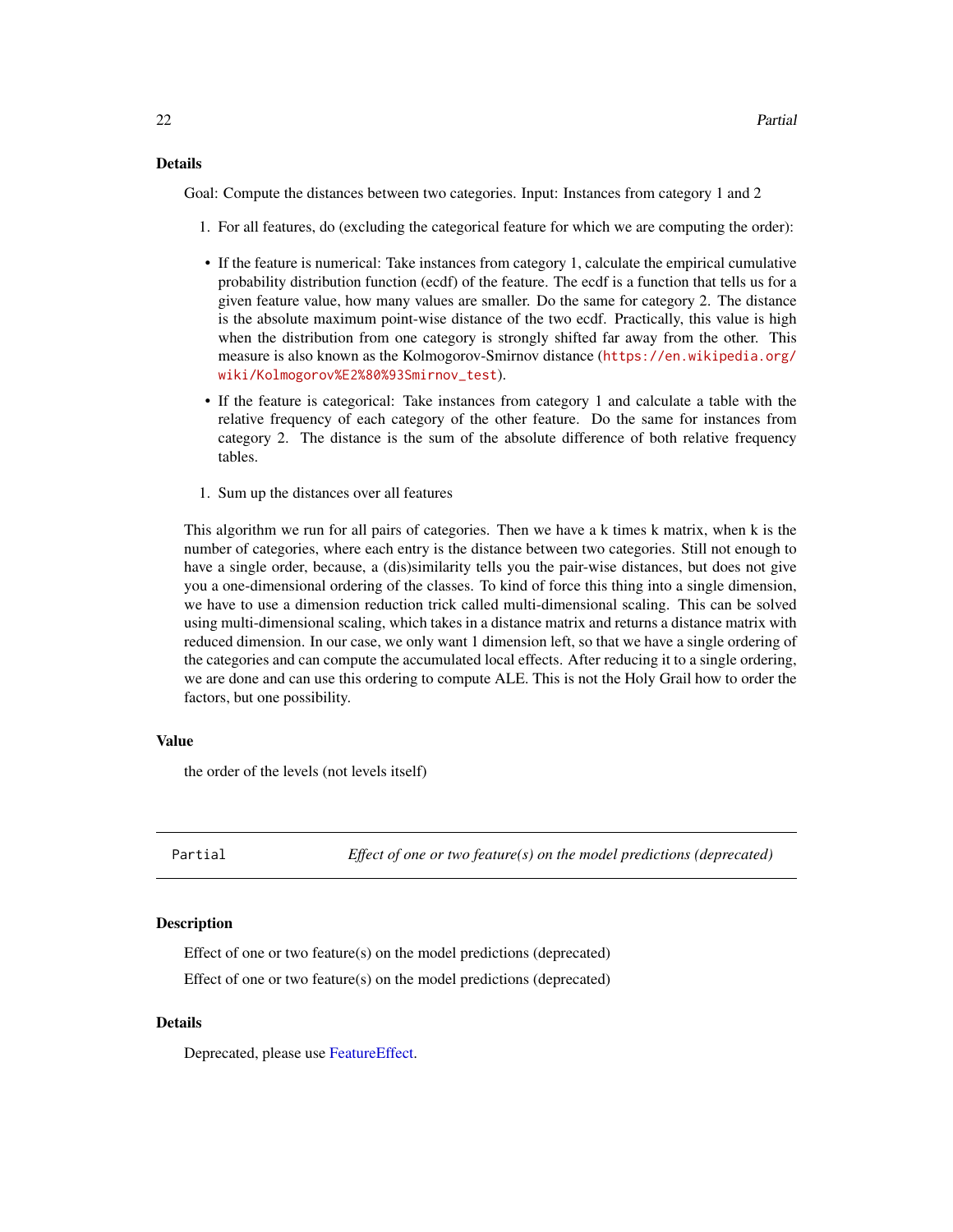#### <span id="page-22-0"></span>Partial 23

#### Super classes

```
iml::InterpretationMethod -> iml::FeatureEffect -> Partial
```
# Methods

# Public methods:

- [Partial\\$new\(\)](#page-3-0)
- [Partial\\$clone\(\)](#page-5-0)

Method new(): Effect of one or two feature(s) on the model predictions

```
Usage:
Partial$new(
 predictor,
 feature,
 aggregation = "pdp",
 ice = TRUE,center.at = NULL,
  grid.size = 20)
```
*Arguments:*

```
predictor Predictor
```
The object (created with Predictor\$new()) holding the machine learning model and the data.

```
feature (character(1) | character(2) | numeric(1) | numeric(2))
```
The feature name or index for which to compute the effects.

```
aggregation (character(1))
```
The aggregation approach to use. Possible values are "pdp", "ale" or "none".

# ice [logical](#page-0-0)

Whether to compute ice plots.

```
center.at (numeric(1))
```
Value at which the plot should be centered. Ignored in the case of two features.

```
grid.size (numeric(1) | numeric(2))
```
The size of the grid for evaluating the predictions.

Method clone(): The objects of this class are cloneable with this method.

# *Usage:*

Partial\$clone(deep = FALSE)

*Arguments:*

deep Whether to make a deep clone.

# See Also

**[FeatureEffect](#page-2-1)**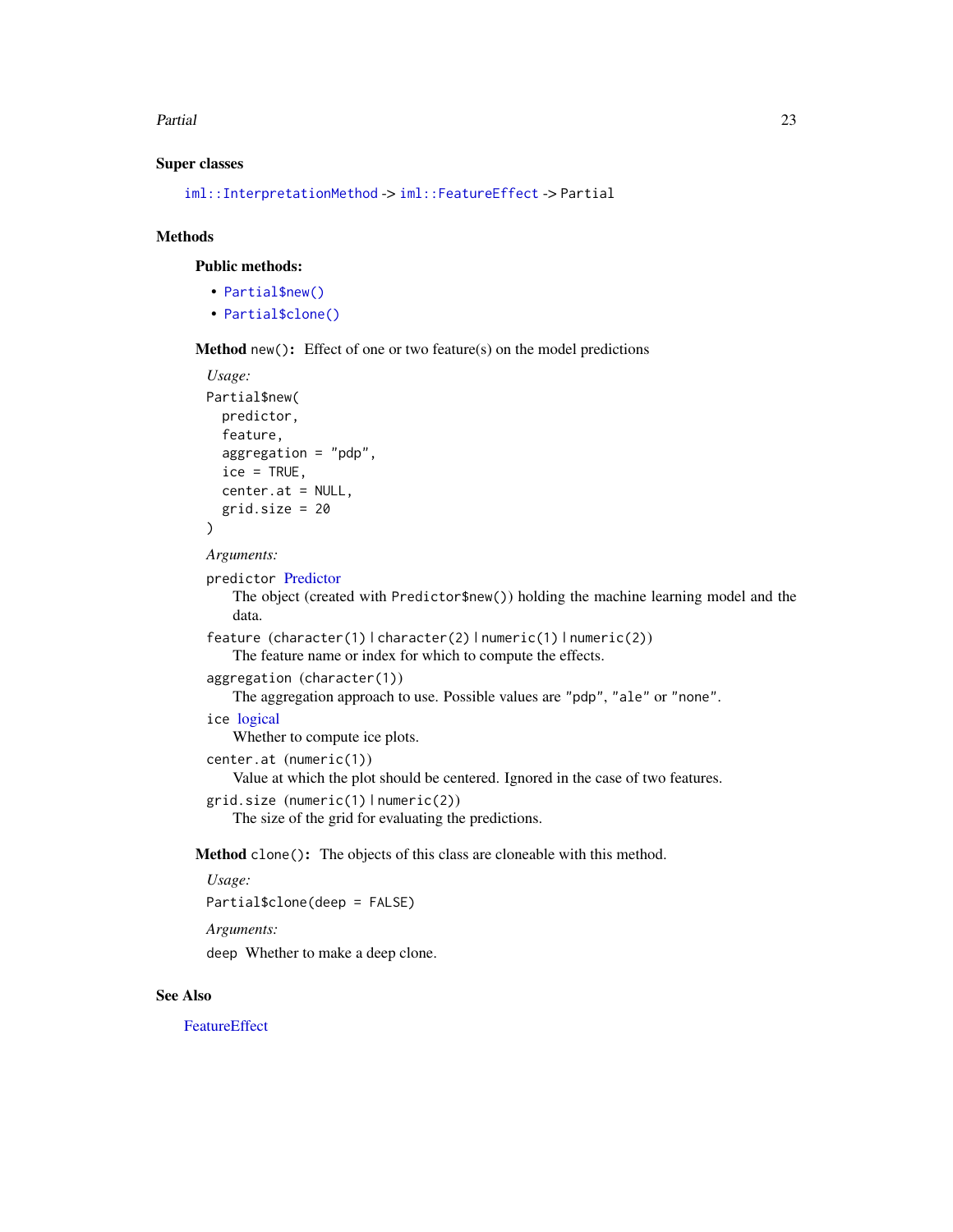<span id="page-23-1"></span><span id="page-23-0"></span>plot.FeatureEffect *Plot FeatureEffect*

# Description

plot.FeatureEffect() plots the results of a [FeatureEffect](#page-2-1) object.

#### Usage

```
## S3 method for class 'FeatureEffect'
plot(x, rug = TRUE, show.data = FALSE, ylim = NULL)
```
#### Arguments

| $\mathsf{x}$ | A Feature Effect object.                                                                                                                                                  |
|--------------|---------------------------------------------------------------------------------------------------------------------------------------------------------------------------|
| rug          | logical<br>Should a rug be plotted to indicate the feature distribution? The rug will be<br>jittered a bit, so the location may not be exact, but it avoids overplotting. |
| show.data    | (logical(1))<br>Should the data points be shown? Only affects 2D plots, and ignored for 1D<br>plots, because rug has the same information.                                |
| vlim         | (numeric(2))<br>Vector with two coordinates for the y-axis. Only works when one feature is used<br>in Feature Effect, ignored when two are used.                          |

#### Value

ggplot2 plot object

# See Also

**[FeatureEffect](#page-2-1)** 

```
# We train a random forest on the Boston dataset:
if (require("randomForest")) {
  data("Boston", package = "MASS")
  rf \le randomForest(medv \sim ., data = Boston, ntree = 50)
 mod <- Predictor$new(rf, data = Boston)
  # Compute the ALE for the first feature
  eff <- FeatureEffect$new(mod, feature = "crim")
  # Plot the results directly
  plot(eff)
}
```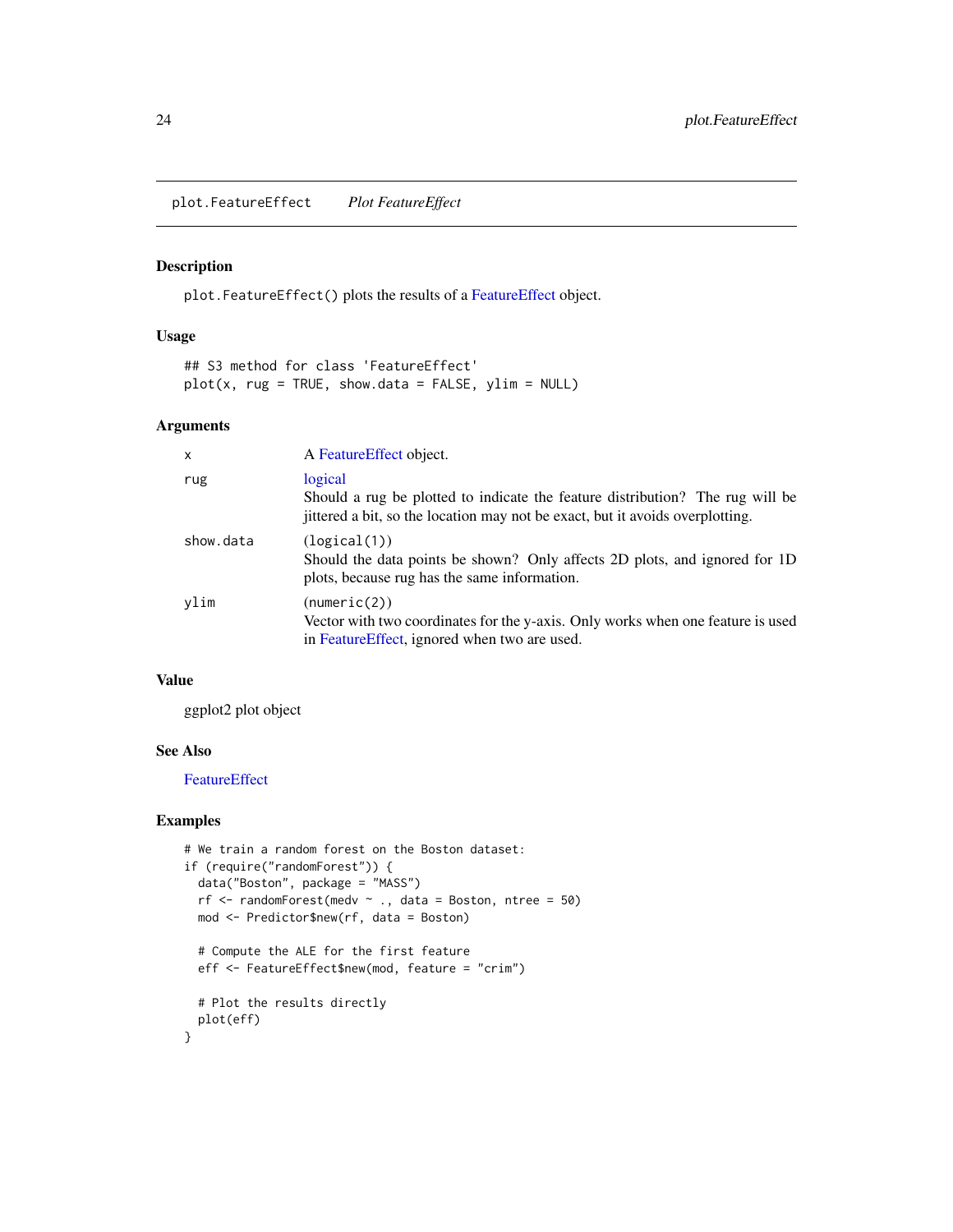<span id="page-24-1"></span><span id="page-24-0"></span>plot.FeatureEffects *Plot FeatureEffect*

# Description

plot.FeatureEffect() plots the results of a FeatureEffect object.

#### Usage

```
## S3 method for class 'FeatureEffects'
plot(x, features = NULL, rows = NULL, ncols = NULL, fixed_y = TRUE, ...)
```
# Arguments

| $\mathsf{x}$ | A Feature Effect object.                                                                                                                             |
|--------------|------------------------------------------------------------------------------------------------------------------------------------------------------|
| features     | character For which features should the effects be plotted? Default is all features.<br>You can also sort the order of the plots with this argument. |
| nrows        | The number of rows in the table of graphics                                                                                                          |
| ncols        | The number of columns in the table of graphics                                                                                                       |
| fixed_v      | Should the y-axis range be the same for all effects? Defaults to TRUE.                                                                               |
| $\ddotsc$    | Further arguments for Feature Effect \$plot()                                                                                                        |
|              |                                                                                                                                                      |

# Details

In contrast to other plot methods in iml, for FeatureEffects the returned plot is not a ggplot2 object, but a grid object, a collection of multiple ggplot2 plots.

#### Value

grid object

#### See Also

[FeatureEffects](#page-7-1) [plot.FeatureEffect](#page-23-1)

# Examples

```
# We train a random forest on the Boston dataset:
library("randomForest")
data("Boston", package = "MASS")
rf \le randomForest(medv \sim ., data = Boston, ntree = 50)
mod <- Predictor$new(rf, data = Boston)
# Compute the partial dependence for the first feature
eff <- FeatureEffects$new(mod)
```
# Plot the results directly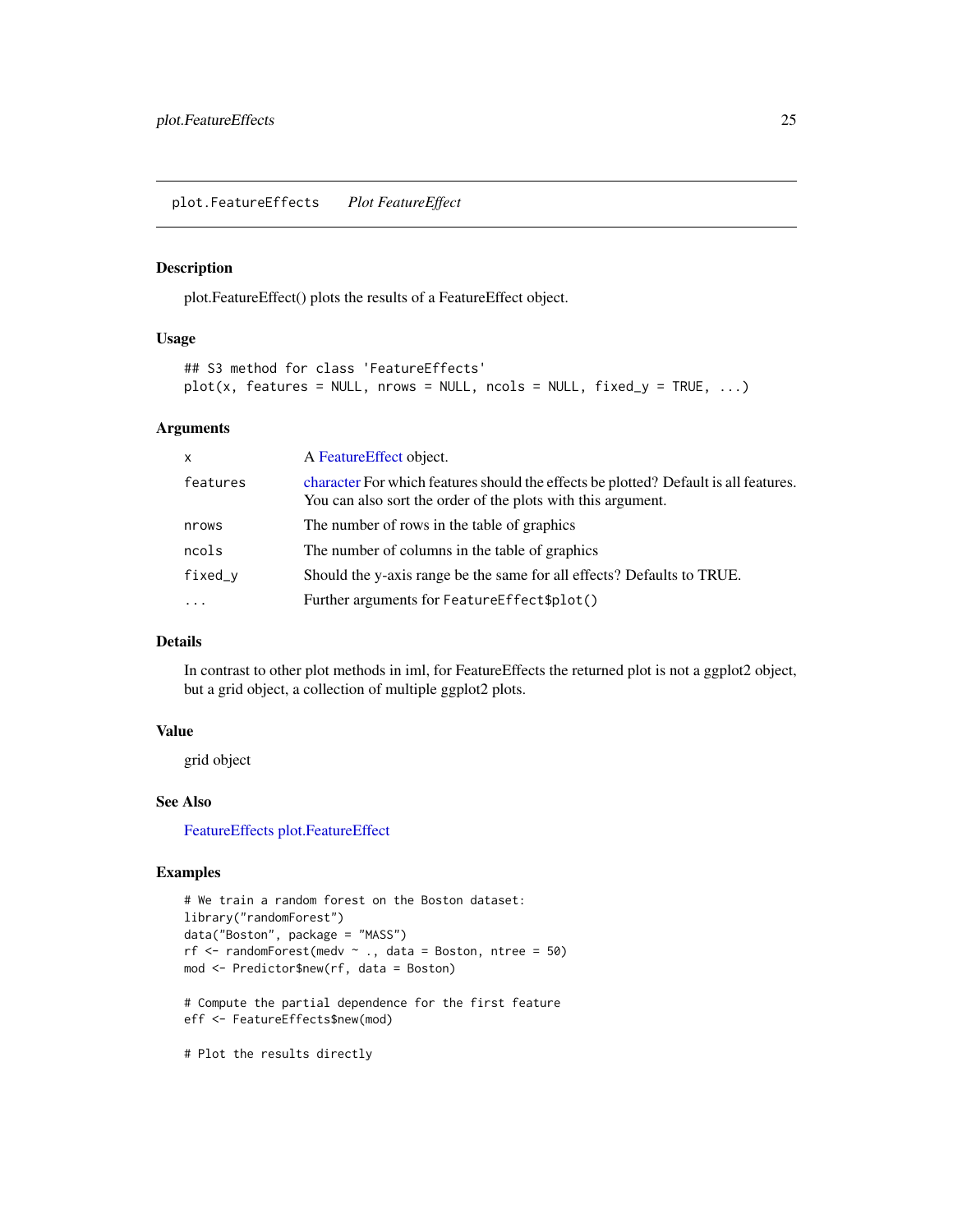```
eff$plot()
# For a subset of features
eff$plot(features = c("lstat", "crim"))
# With a different layout
eff$plot(nrows = 2)
```
plot.FeatureImp *Plot Feature Importance*

# Description

plot.FeatureImp() plots the feature importance results of a FeatureImp object.

# Usage

```
## S3 method for class 'FeatureImp'
plot(x, sort = TRUE, ...)
```
# Arguments

|                         | A Feature Imp object                                                          |
|-------------------------|-------------------------------------------------------------------------------|
| sort                    | logical. Should the features be sorted in descending order? Defaults to TRUE. |
| $\cdot$ $\cdot$ $\cdot$ | Further arguments for the objects plot function                               |

# Details

The plot shows the importance per feature.

When n. repetitions in FeatureImp\$new was larger than 1, then we get multiple importance estimates per feature. The importance are aggregated and the plot shows the median importance per feature (as dots) and also the 90%-quantile, which helps to understand how much variance the computation has per feature.

# Value

ggplot2 plot object

# See Also

[FeatureImp](#page-9-1)

<span id="page-25-0"></span>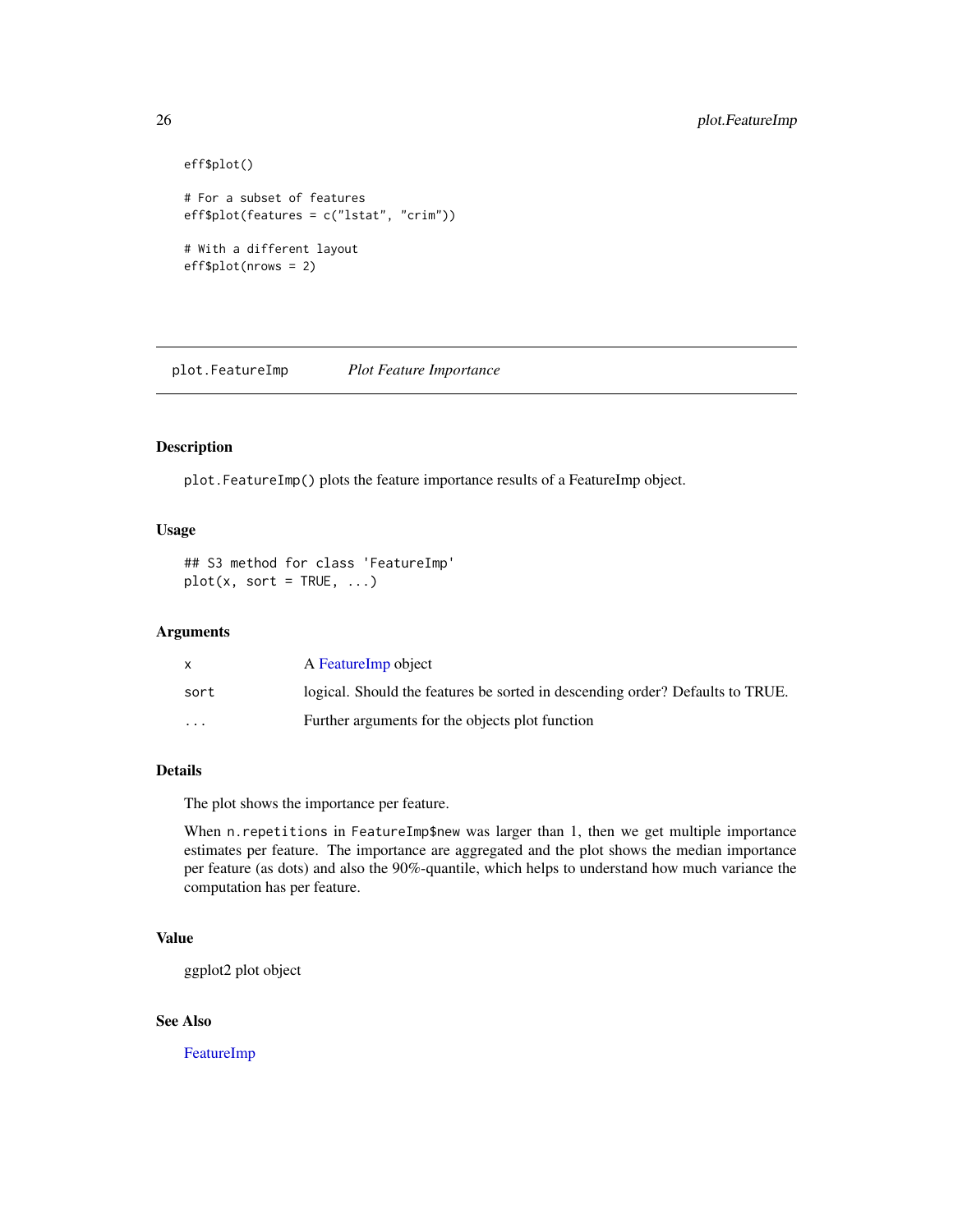# <span id="page-26-0"></span>plot.Interaction 27

# Examples

```
library("rpart")
# We train a tree on the Boston dataset:
data("Boston", package = "MASS")
tree \leq rpart(medv \sim ., data = Boston)
y <- Boston$medv
X <- Boston[-which(names(Boston) == "medv")]
mod <- Predictor$new(tree, data = X, y = y)
# Compute feature importances as the performance drop in mean absolute error
imp <- FeatureImp$new(mod, loss = "mae")
# Plot the results directly
plot(imp)
```
plot.Interaction *Plot Interaction*

# Description

plot.Interaction() plots the results of an Interaction object.

# Usage

```
## S3 method for class 'Interaction'
plot(x, sort = TRUE)
```
#### Arguments

|      | An Interaction R6 object                                                      |
|------|-------------------------------------------------------------------------------|
| sort | logical. Should the features be sorted in descending order? Defaults to TRUE. |

#### Value

ggplot2 plot object

#### See Also

[Interaction](#page-13-1)

```
# We train a tree on the Boston dataset:
## Not run:
library("rpart")
data("Boston", package = "MASS")
rf \leq rpart(medv \sim ., data = Boston)
mod <- Predictor$new(rf, data = Boston)
```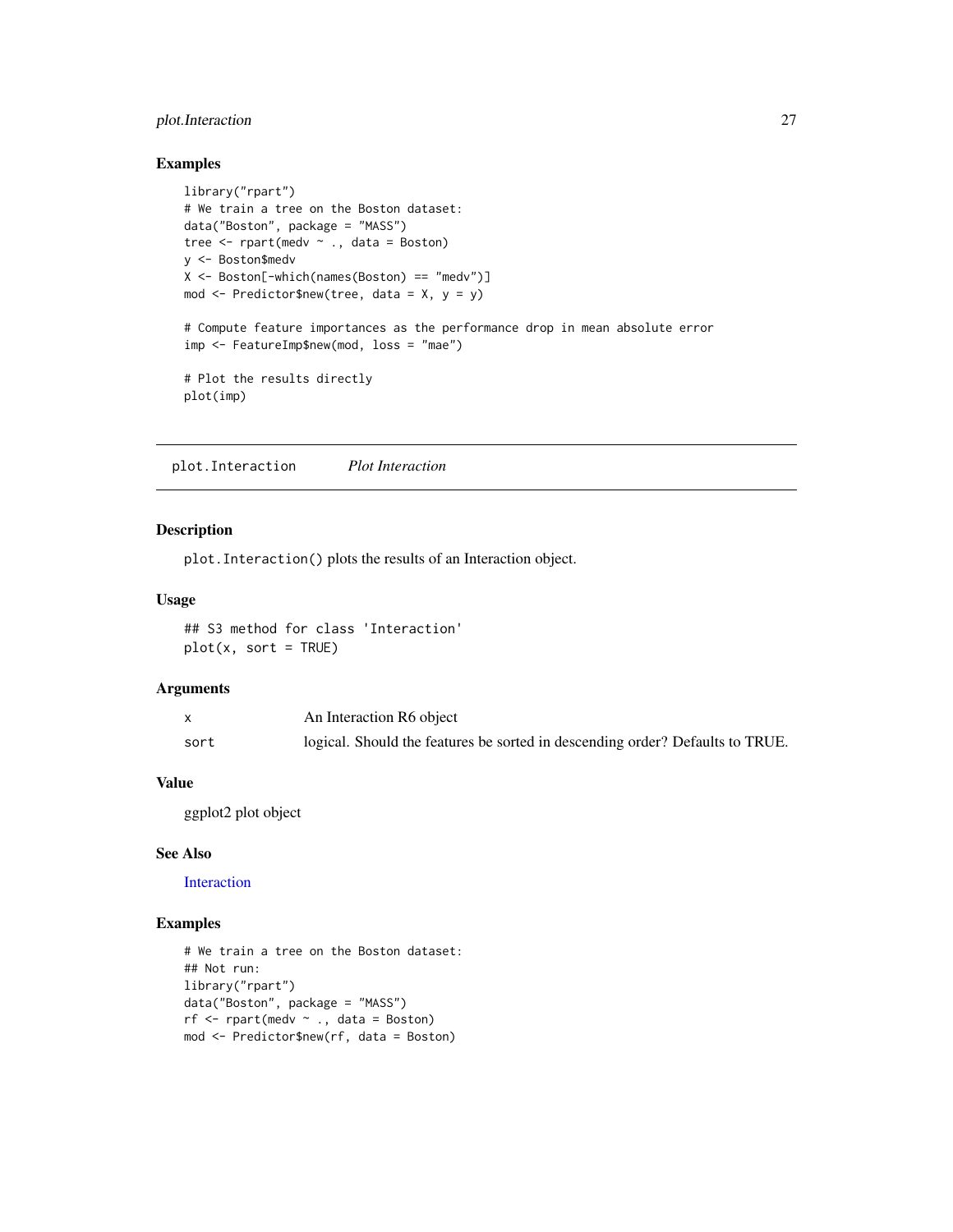```
# Compute the interactions
ia <- Interaction$new(mod)
# Plot the results directly
plot(ia)
## End(Not run)
```
<span id="page-27-1"></span>plot.LocalModel *Plot Local Model*

# Description

plot.LocalModel() plots the feature effects of a LocalModel object.

# Usage

```
## S3 method for class 'LocalModel'
plot(object)
```
# Arguments

object A LocalModel R6 object

# Value

ggplot2 plot object

#### See Also

[LocalModel](#page-17-1)

```
library("randomForest")
# First we fit a machine learning model on the Boston housing data
data("Boston", package = "MASS")
X <- Boston[-which(names(Boston) == "medv")]
rf \le randomForest(medv \sim ., data = Boston, ntree = 50)
mod <- Predictor$new(rf, data = X)
# Explain the first instance of the dataset with the LocalModel method:
```

```
x.interest \leftarrow X[1, ]lemon <- LocalModel$new(mod, x.interest = x.interest, k = 2)
plot(lemon)
```
<span id="page-27-0"></span>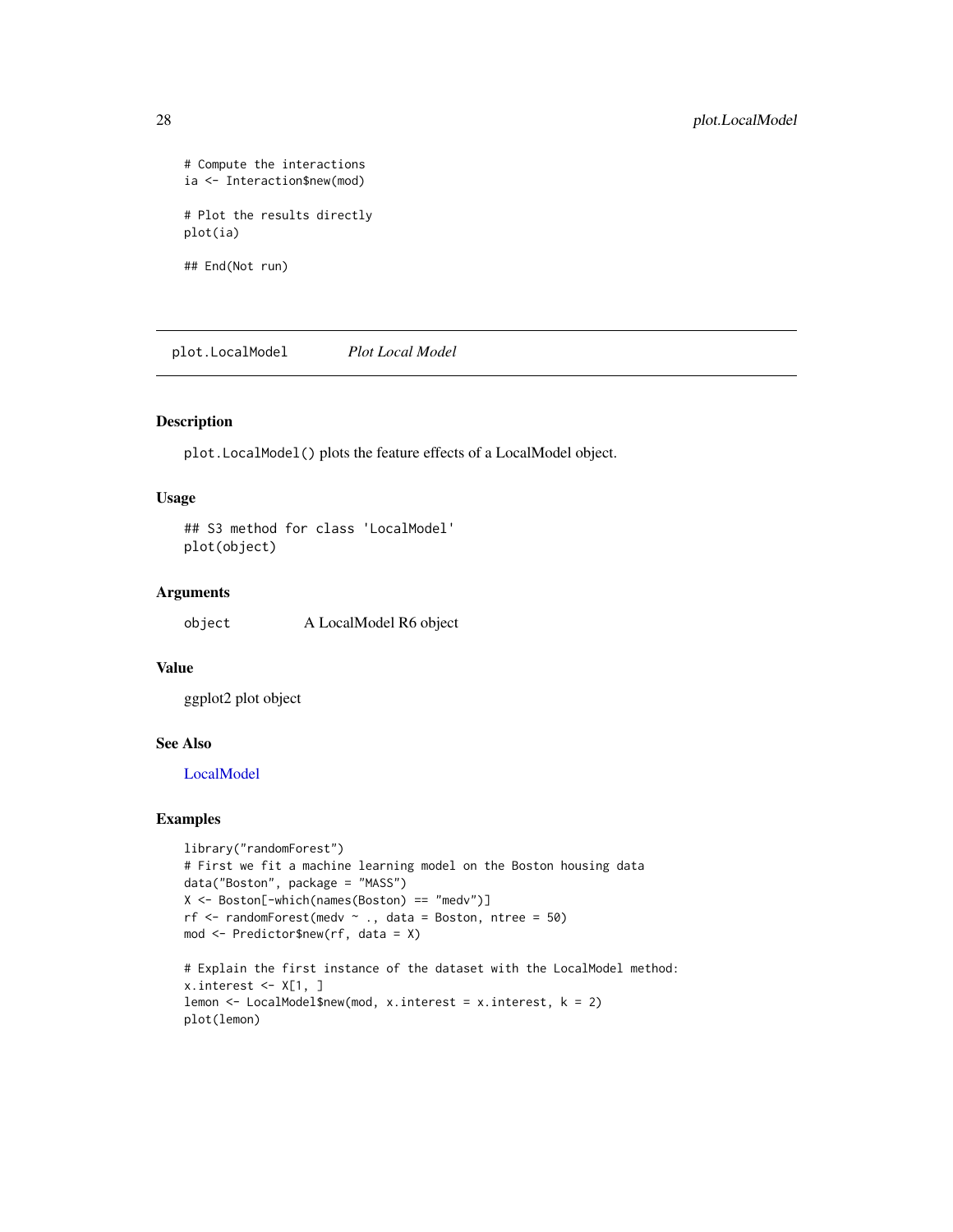<span id="page-28-0"></span>plot.Shapley *Plot Shapley*

# Description

plot.Shapley() plots the Shapley values - the contributions of feature values to the prediction.

#### Usage

```
## S3 method for class 'Shapley'
plot(object, sort = TRUE)
```
#### Arguments

| object | A Shapley R6 object                                                                                |
|--------|----------------------------------------------------------------------------------------------------|
| sort   | logical<br>Should the feature values be sorted by Shapley value? Ignored for multiclass<br>output. |

# Value

ggplot2 plot object

#### See Also

#### [Shapley](#page-35-1)

# Examples

```
## Not run:
library("rpart")
# First we fit a machine learning model on the Boston housing data
data("Boston", package = "MASS")
rf <- rpart(medv ~ ., data = Boston)
X <- Boston[-which(names(Boston) == "medv")]
mod <- Predictor$new(rf, data = X)
# Then we explain the first instance of the dataset with the Shapley method:
x.interest < -X[1, ]shapley <- Shapley$new(mod, x.interest = x.interest)
plot(shapley)
```
## End(Not run)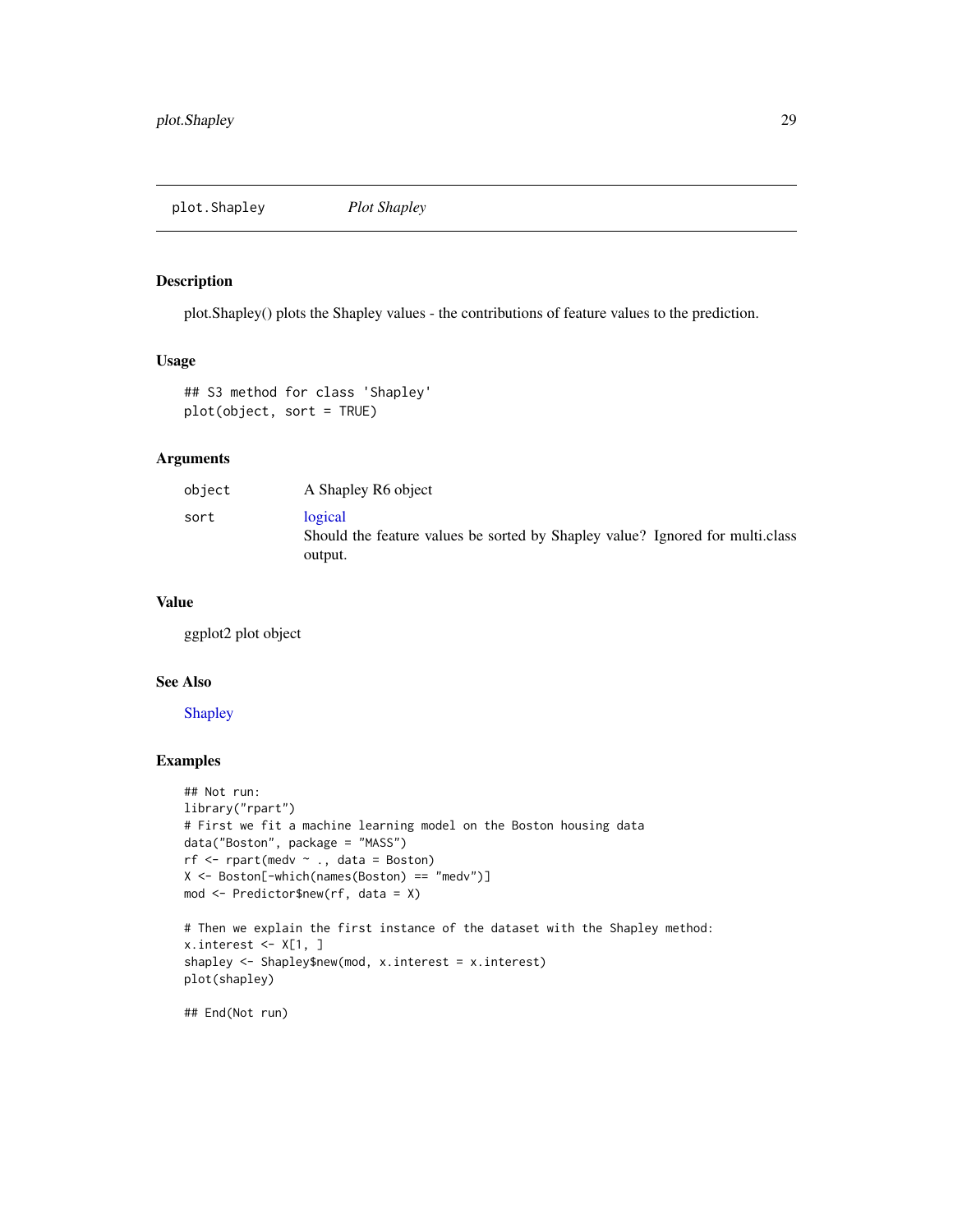<span id="page-29-1"></span><span id="page-29-0"></span>plot.TreeSurrogate *Plot Tree Surrogate*

#### Description

Plot the response for newdata of a [TreeSurrogate](#page-37-1) object. Each plot facet is one leaf node and visualizes the distribution of the  $\hat{y}$  from the machine learning model.

# Usage

```
## S3 method for class 'TreeSurrogate'
plot(object)
```
#### Arguments

object A [TreeSurrogate](#page-37-1) object.

# Value

ggplot2 plot object

# See Also

#### **[TreeSurrogate](#page-37-1)**

```
library("randomForest")
# Fit a Random Forest on the Boston housing data set
data("Boston", package = "MASS")
rf \le randomForest(medv \sim ., data = Boston, ntree = 50)
# Create a model object
mod <- Predictor$new(rf, data = Boston[-which(names(Boston) == "medv")])
# Fit a decision tree as a surrogate for the whole random forest
dt <- TreeSurrogate$new(mod)
# Plot the resulting leaf nodes
plot(dt)
```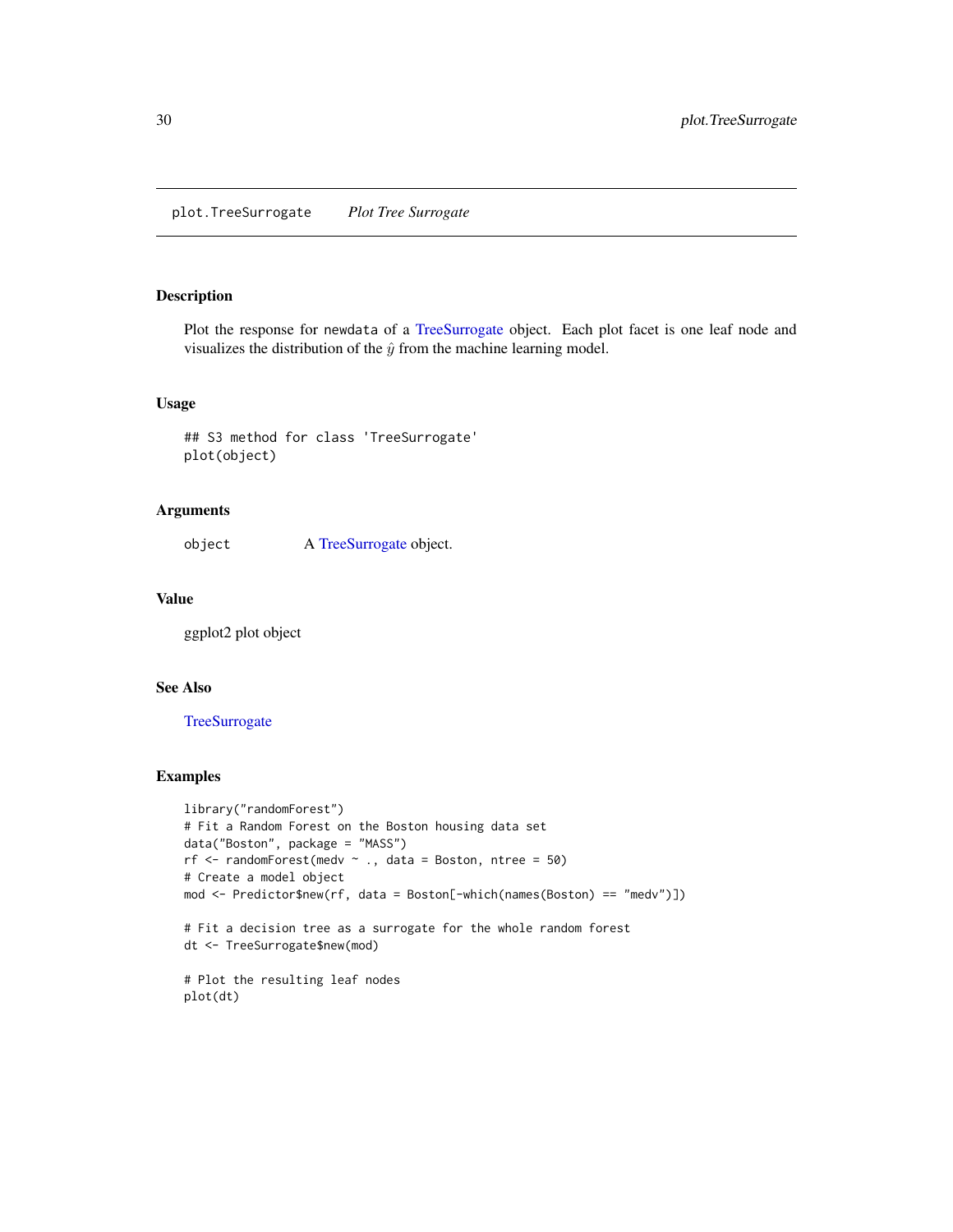# <span id="page-30-1"></span><span id="page-30-0"></span>Description

Predict the response for newdata with the LocalModel model.

# Usage

```
## S3 method for class 'LocalModel'
predict(object, newdata = NULL, ...)
```
# Arguments

| object                  | A LocalModel R6 object                             |
|-------------------------|----------------------------------------------------|
| newdata                 | A data frame for which to predict                  |
| $\cdot$ $\cdot$ $\cdot$ | Further arguments for the objects predict function |

# Value

A data.frame with the predicted outcome.

# See Also

# [LocalModel](#page-17-1)

```
library("randomForest")
# First we fit a machine learning model on the Boston housing data
data("Boston", package = "MASS")
X <- Boston[-which(names(Boston) == "medv")]
rf \le randomForest(medv \sim ., data = Boston, ntree = 50)
mod <- Predictor$new(rf, data = X)
```

```
# Explain the first instance of the dataset with the LocalModel method:
x.interest \leftarrow X[1, ]lemon <- LocalModel$new(mod, x.interest = x.interest, k = 2)
predict(lemon, newdata = x.interest)
```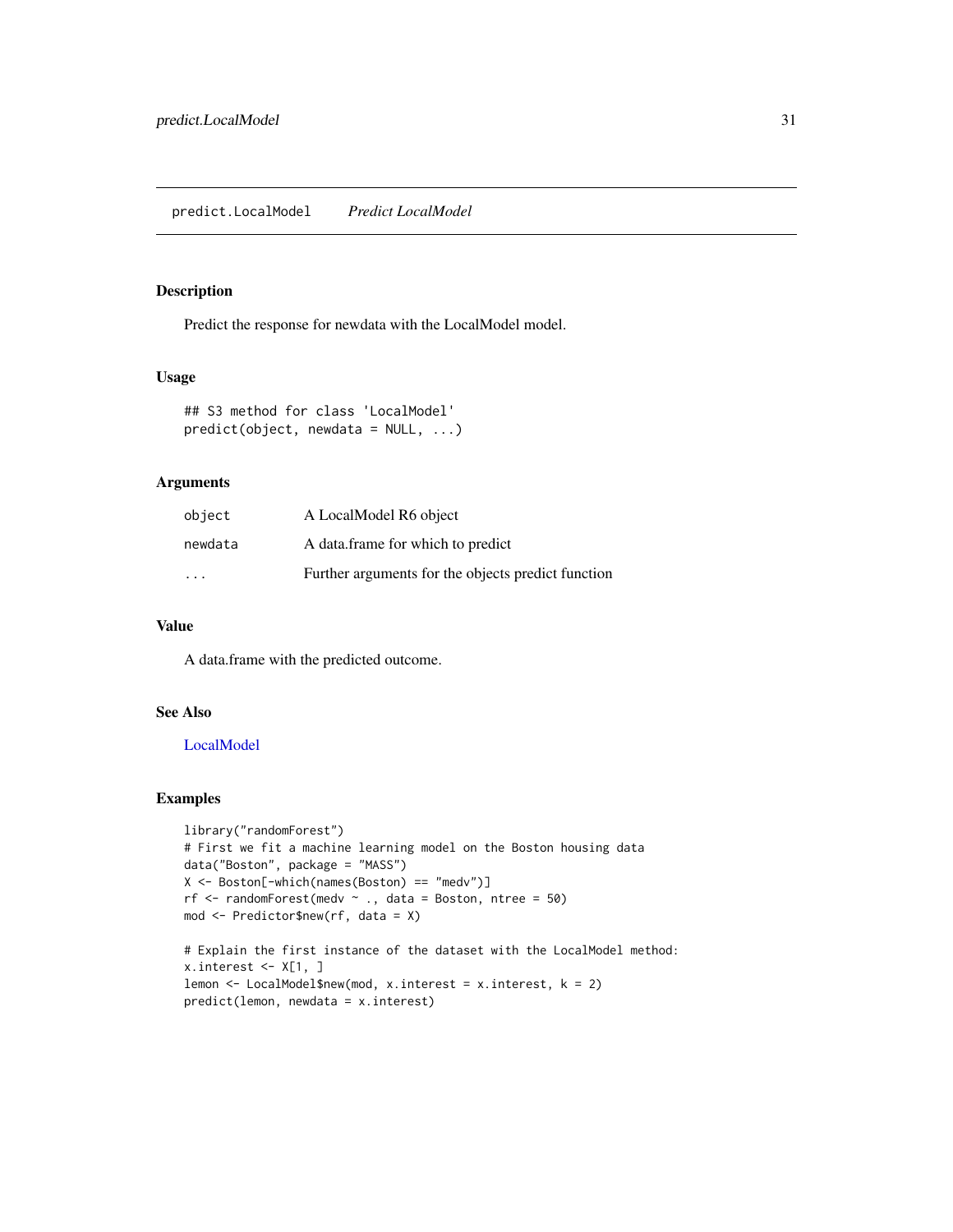<span id="page-31-1"></span><span id="page-31-0"></span>predict.TreeSurrogate *Predict Tree Surrogate*

#### Description

Predict the response for newdata of a [TreeSurrogate](#page-37-1) object.

This function makes the [TreeSurrogate](#page-37-1) object call its internal \$predict() method.

#### Usage

```
## S3 method for class 'TreeSurrogate'
predict(object, newdata, type = "prob", ...)
```
# Arguments

| object    | The surrogate tree. A TreeSurrogate object.                              |
|-----------|--------------------------------------------------------------------------|
| newdata   | A data frame for which to predict.                                       |
| type      | Either "prob" or "class". Ignored if the surrogate tree does regression. |
| $\ddotsc$ | Further arguments for predict_party.                                     |

# Value

A data.frame with the predicted outcome. In case of regression it is the predicted  $\hat{y}$ . In case of classification it is either the class probabilities (for type "prob") or the class label (type "class")

#### See Also

#### **[TreeSurrogate](#page-37-1)**

```
library("randomForest")
# Fit a Random Forest on the Boston housing data set
data("Boston", package = "MASS")
rf \le randomForest(medv \sim ., data = Boston, ntree = 50)
# Create a model object
mod <- Predictor$new(rf, data = Boston[-which(names(Boston) == "medv")])
# Fit a decision tree as a surrogate for the whole random forest
dt <- TreeSurrogate$new(mod)
# Plot the resulting leaf nodes
predict(dt, newdata = Boston)
```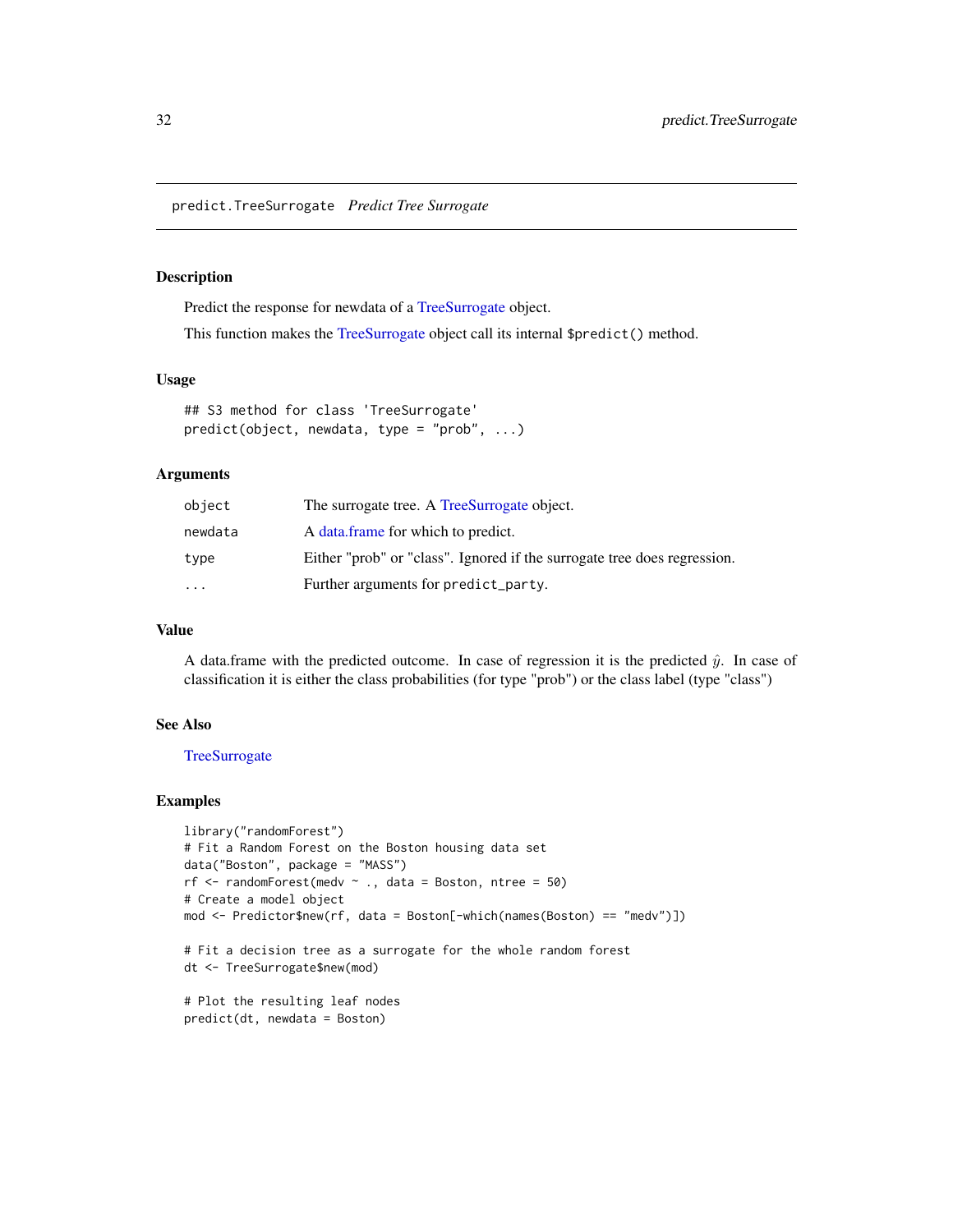<span id="page-32-1"></span><span id="page-32-0"></span>

#### Description

A Predictor object holds any machine learning model (mlr, caret, randomForest, ...) and the data to be used for analyzing the model. The interpretation methods in the iml package need the machine learning model to be wrapped in a Predictor object.

#### Details

A Predictor object is a container for the prediction model and the data. This ensures that the machine learning model can be analyzed in a robust way.

Note: In case of classification, the model should return one column per class with the class probability.

#### Public fields

```
data data.frame
```
Data object with the data for the model interpretation.

model (any)

The machine learning model.

```
batch.size numeric(1)
```
The number of rows to be input the model for prediction at once.

```
class character(1)
    The class column to be returned.
```

```
prediction.colnames character
    The column names of the predictions.
```
prediction.function [function](#page-0-0) The function to predict newdata.

```
task character(1)
```
The inferred prediction task: "classification" or "regression".

# Methods

# Public methods:

- [Predictor\\$new\(\)](#page-3-0)
- [Predictor\\$predict\(\)](#page-4-2)
- [Predictor\\$print\(\)](#page-16-2)
- [Predictor\\$clone\(\)](#page-5-0)

Method new(): Create a Predictor object

*Usage:*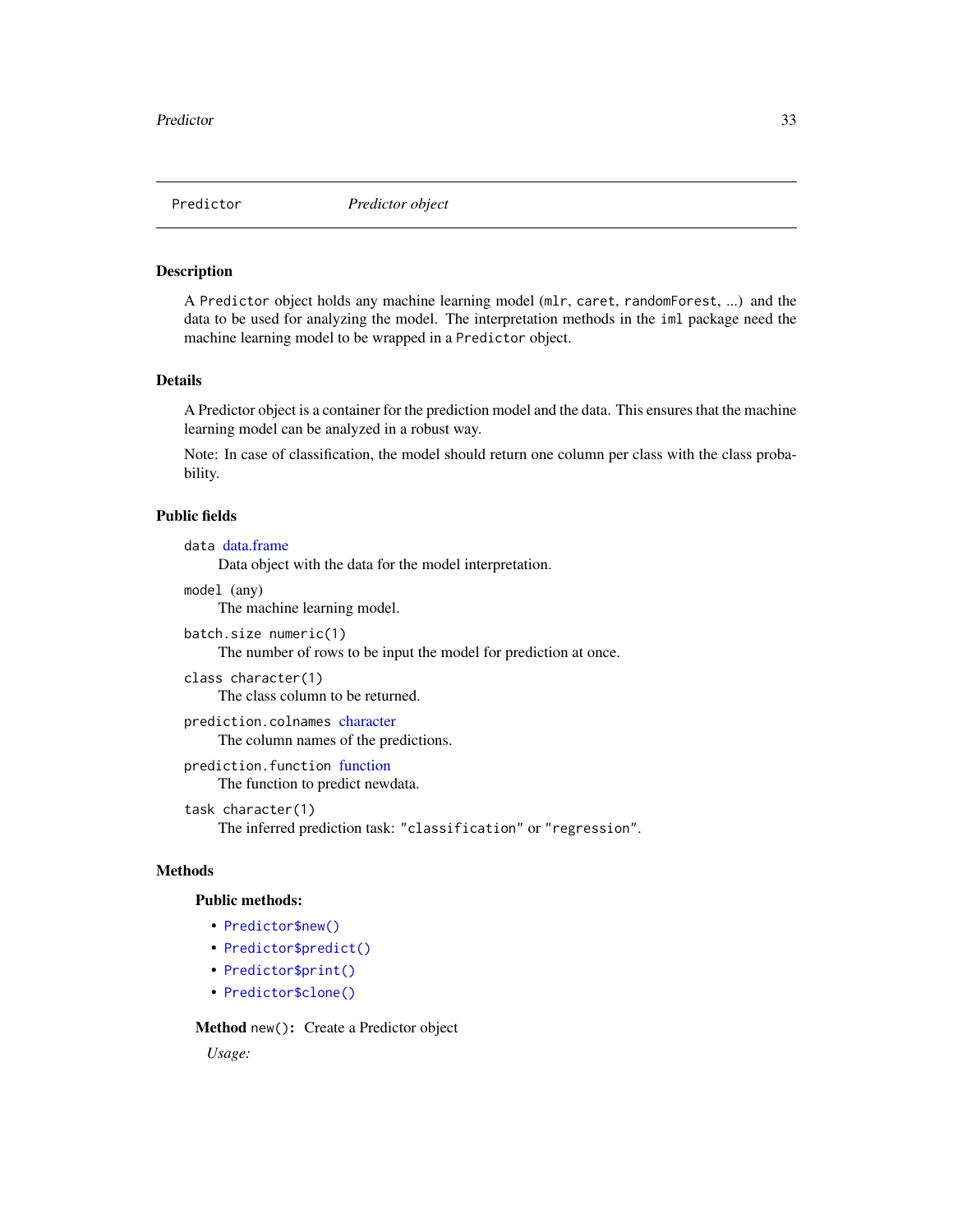```
Predictor$new(
 model = NULL,data = NULL,
 predict.function = NULL,
 y = NULL,class = NULL,
  type = NULL,batch.size = 1000)
```
# *Arguments:*

#### model any

The machine learning model. Recommended are models from mlr and caret. Other machine learning with a S3 predict functions work as well, but less robust (e.g. randomForest).

# data [data.frame](#page-0-0)

The data to be used for analyzing the prediction model. Allowed column classes are: [nu](#page-0-0)[meric,](#page-0-0) [factor,](#page-0-0) [integer,](#page-0-0) [ordered](#page-0-0) and [character](#page-0-0) For some models the data can be extracted automatically. Predictor\$new() throws an error when it can't extract the data automatically.

```
predict.function function
```
The function to predict newdata. Only needed if model is not a model from mlr or caret package. The first argument of predict. fun has to be the model, the second the newdata: function(model, newdata)

#### y character(1) | [numeric](#page-0-0) | [factor](#page-0-0)

The target vector or (preferably) the name of the target column in the data argument. Predictor tries to infer the target automatically from the model.

#### class character(1))

The class column to be returned in case of multiclass output. You can either use numbers, e.g. class=2 would take the 2nd column from the predictions, or the column name of the predicted class, e.g. class="dog".

#### type character(1))

This argument is passed to the prediction function of the model. For regression models you usually don't have to provide the type argument. The classic use case is to say type="prob" for classification models. Consult the documentation of the machine learning package you use to find which type options you have. If both predict. fun and type are used, then type is passed as an argument to predict.fun.

#### batch.size numeric(1)

The maximum number of rows to be input the model for prediction at once. Currently only respected for [FeatureImp,](#page-9-1) [Partial](#page-21-1) and [Interaction.](#page-13-1)

Method predict(): Predict new data with the machine learning model.

# *Usage:*

Predictor\$predict(newdata)

#### *Arguments:*

newdata [data.frame](#page-0-0) Data to predict on.

Method print(): Print the Predictor object.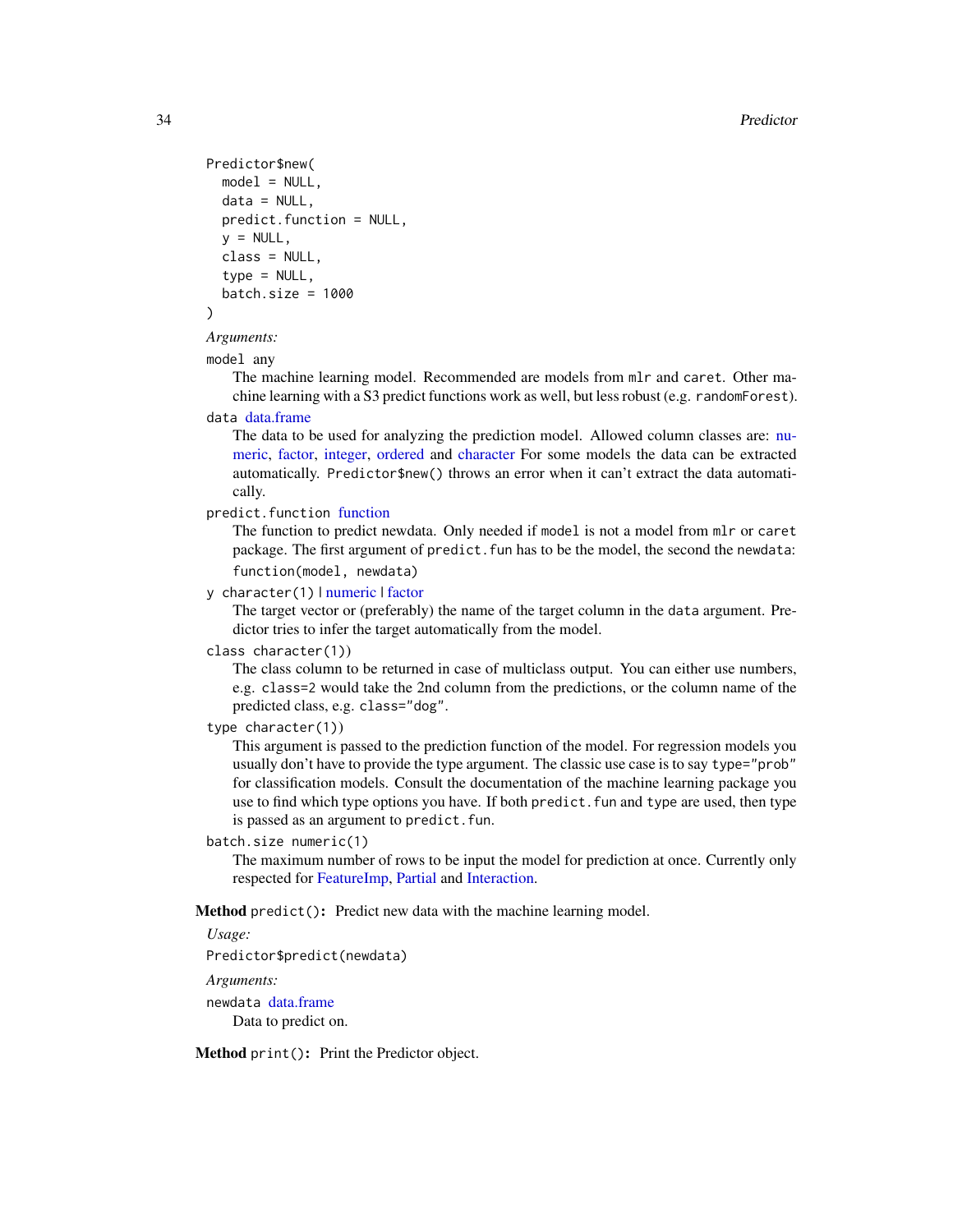# <span id="page-34-0"></span>probs.to.labels 35

*Usage:* Predictor\$print()

Method clone(): The objects of this class are cloneable with this method.

*Usage:* Predictor\$clone(deep = FALSE) *Arguments:* deep Whether to make a deep clone.

#### Examples

```
library("mlr")
task <- makeClassifTask(data = iris, target = "Species")
learner <- makeLearner("classif.rpart", minsplit = 7, predict.type = "prob")
mod.mlr <- train(learner, task)
mod <- Predictor$new(mod.mlr, data = iris)
mod$predict(iris[1:5, ])
mod <- Predictor$new(mod.mlr, data = iris, class = "setosa")
mod$predict(iris[1:5, ])
library("randomForest")
rf <- randomForest(Species ~ ., data = iris, ntree = 20)
mod <- Predictor$new(rf, data = iris, type = "prob")
mod$predict(iris[50:55, ])
# Feature importance needs the target vector, which needs to be supplied:
mod <- Predictor$new(rf, data = iris, y = "Species", type = "prob")
```
probs.to.labels *Turn class probabilities into class labels*

# Description

Turn class probabilities into class labels

#### Usage

```
probs.to.labels(prediction)
```
#### Arguments

prediction Prediction object.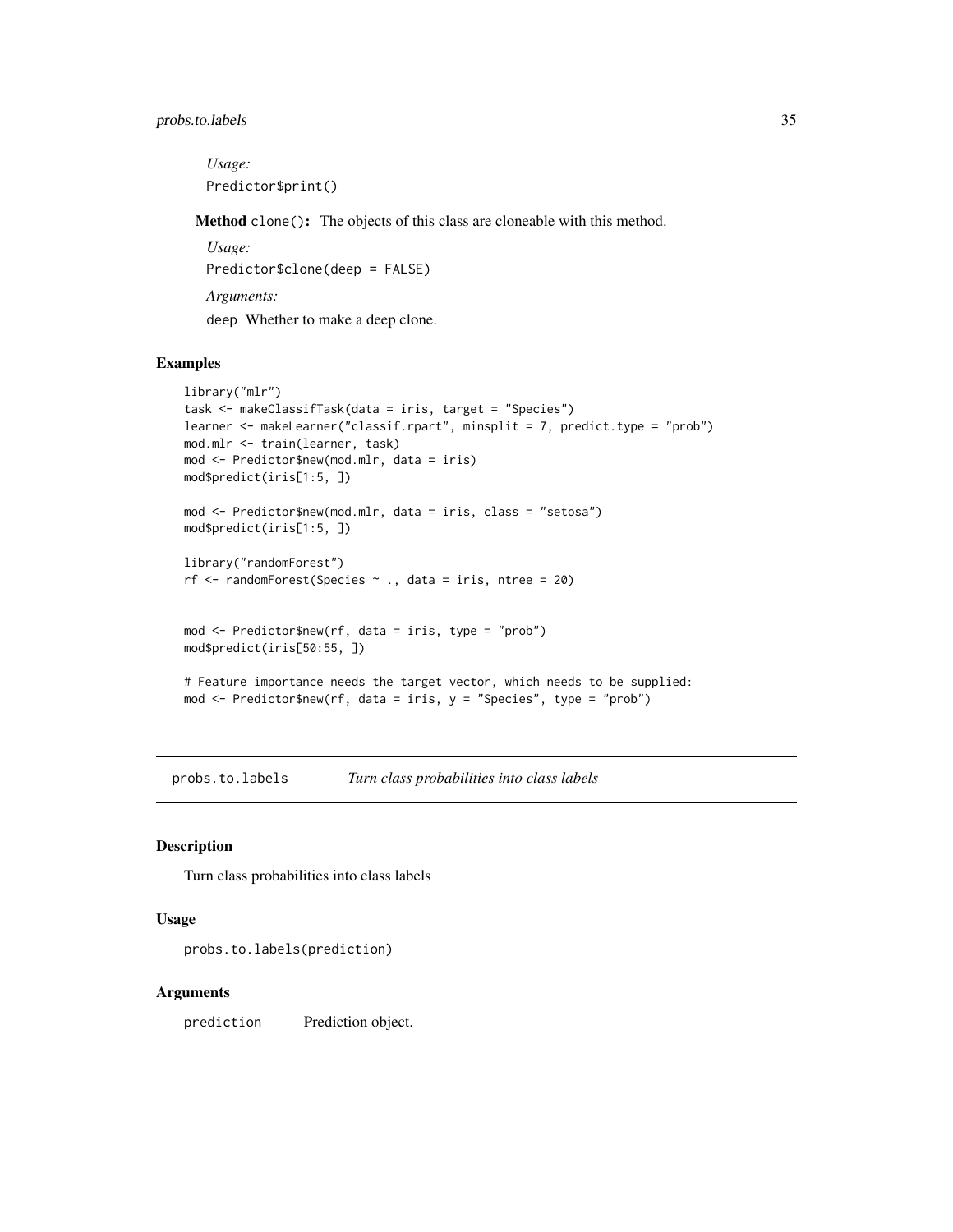<span id="page-35-1"></span><span id="page-35-0"></span>

#### **Description**

Shapley computes feature contributions for single predictions with the Shapley value, an approach from cooperative game theory. The features values of an instance cooperate to achieve the prediction. The Shapley value fairly distributes the difference of the instance's prediction and the datasets average prediction among the features.

# Details

For more details on the algorithm see [https://christophm.github.io/interpretable-ml-book](https://christophm.github.io/interpretable-ml-book/shapley.html)/ [shapley.html](https://christophm.github.io/interpretable-ml-book/shapley.html)

#### Super class

[iml::InterpretationMethod](#page-0-0) -> Shapley

# Public fields

```
x.interest data.frame
     Single row with the instance to be explained.
```
- y.hat.interest [numeric](#page-0-0) Predicted value for instance of interest.
- y.hat.average numeric(1) Average predicted value for data X.
- sample.size numeric(1)

The number of times coalitions/marginals are sampled from data X. The higher the more accurate the explanations become.

# Methods

# Public methods:

- [Shapley\\$new\(\)](#page-3-0)
- [Shapley\\$explain\(\)](#page-19-0)
- [Shapley\\$clone\(\)](#page-5-0)

#### Method new(): Create a Shapley object

*Usage:*

Shapley\$new(predictor, x.interest = NULL, sample.size = 100)

*Arguments:*

#### predictor [Predictor](#page-32-1)

The object (created with Predictor\$new()) holding the machine learning model and the data.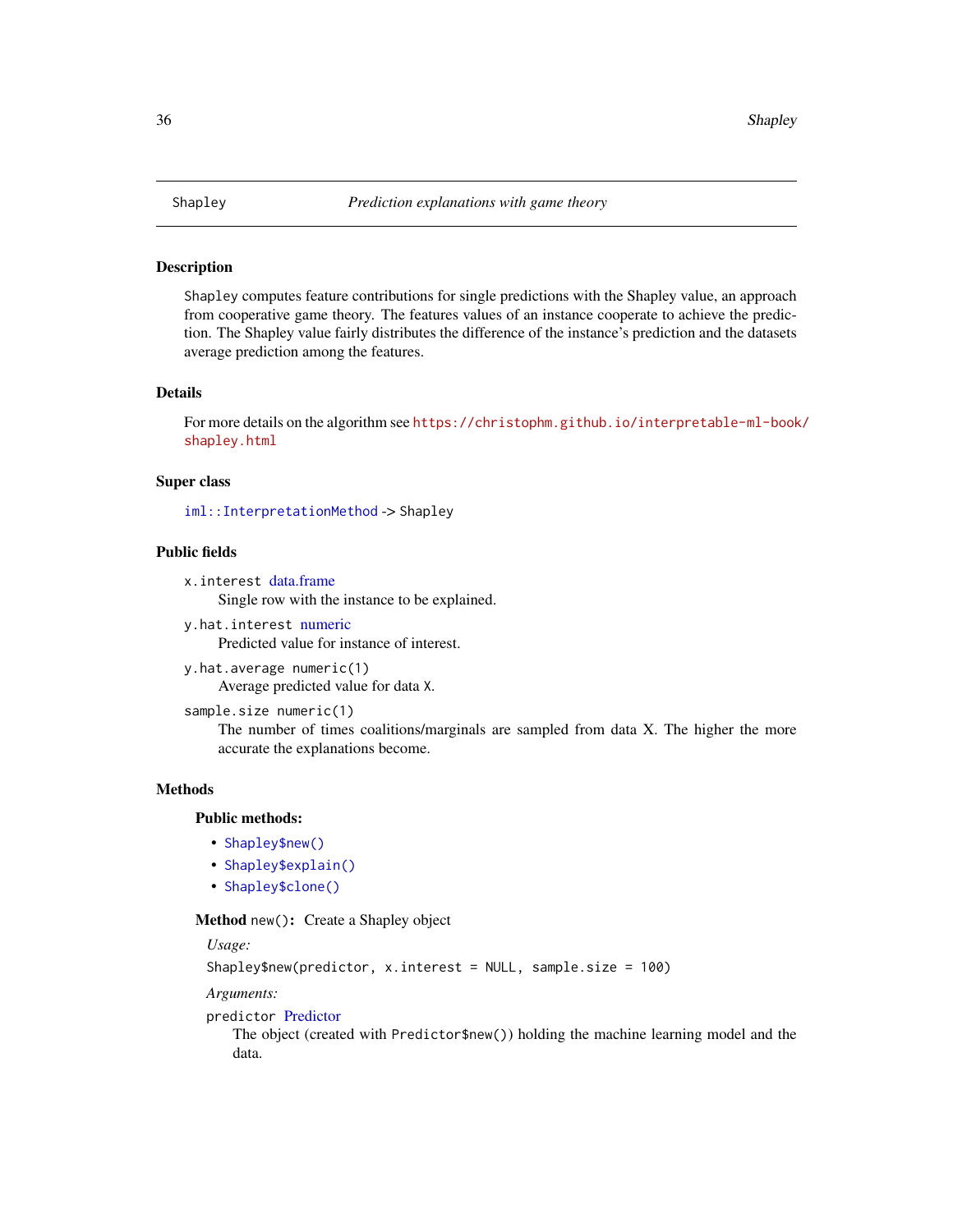#### <span id="page-36-0"></span>Shapley 37

```
x.interest data.frame
   Single row with the instance to be explained.
sample.size numeric(1)
   The number of Monte Carlo samples for estimating the Shapley value.
Returns: data.frame
data.frame with the Shapley values (phi) per feature.
```
Method explain(): Set a new data point which to explain.

```
Usage:
Shapley$explain(x.interest)
Arguments:
x.interest data.frame
   Single row with the instance to be explained.
```
Method clone(): The objects of this class are cloneable with this method.

```
Usage:
Shapley$clone(deep = FALSE)
```
*Arguments:*

deep Whether to make a deep clone.

#### References

Strumbelj, E., Kononenko, I. (2014). Explaining prediction models and individual predictions with feature contributions. Knowledge and Information Systems, 41(3), 647-665. https://doi.org/10.1007/s10115- 013-0679-x

# See Also

# **[Shapley](#page-35-1)**

A different way to explain predictions: [LocalModel](#page-17-1)

```
library("rpart")
# First we fit a machine learning model on the Boston housing data
data("Boston", package = "MASS")
rf \leq rpart(medv \sim ., data = Boston)
X <- Boston[-which(names(Boston) == "medv")]
mod <- Predictor$new(rf, data = X)
# Then we explain the first instance of the dataset with the Shapley method:
x.interest <- X[1, ]
shapley <- Shapley$new(mod, x.interest = x.interest)
shapley
# Look at the results in a table
shapley$results
# Or as a plot
```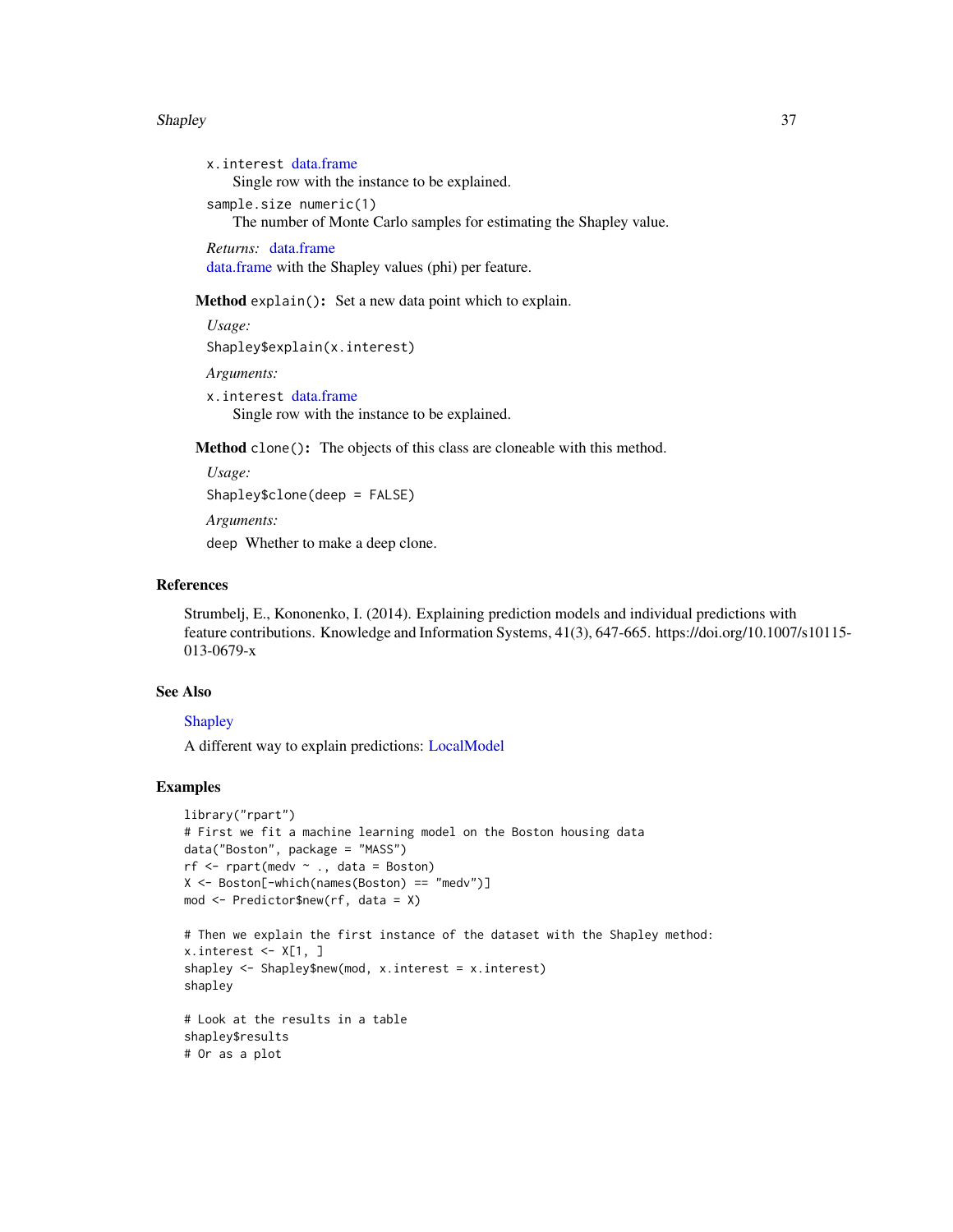```
plot(shapley)
# Explain another instance
shapley$explain(X[2, ])
plot(shapley)
## Not run:
# Shapley() also works with multiclass classification
rf <- rpart(Species ~ ., data = iris)
X <- iris[-which(names(iris) == "Species")]
mod <- Predictor$new(rf, data = X, type = "prob")
# Then we explain the first instance of the dataset with the Shapley() method:
shapley <- Shapley$new(mod, x.interest = X[1, ])
shapley$results
plot(shapley)
# You can also focus on one class
mod <- Predictor$new(rf, data = X, type = "prob", class = "setosa")
shapley <- Shapley$new(mod, x.interest = X[1, ])
shapley$results
plot(shapley)
## End(Not run)
```
<span id="page-37-1"></span>TreeSurrogate *Decision tree surrogate model*

#### Description

TreeSurrogate fits a decision tree on the predictions of a prediction model.

#### Details

A conditional inference tree is fitted on the predicted  $\hat{y}$  from the machine learning model and the data. The partykit package and function are used to fit the tree. By default a tree of maximum depth of 2 is fitted to improve interpretability.

To learn more about global surrogate models, read the Interpretable Machine Learning book: [https:](https://christophm.github.io/interpretable-ml-book/global.html) [//christophm.github.io/interpretable-ml-book/global.html](https://christophm.github.io/interpretable-ml-book/global.html)

#### Super class

[iml::InterpretationMethod](#page-0-0) -> TreeSurrogate

# Public fields

```
tree party
    The fitted tree. See also partykit::ctree.
maxdepth numeric(1)
     The maximum tree depth.
```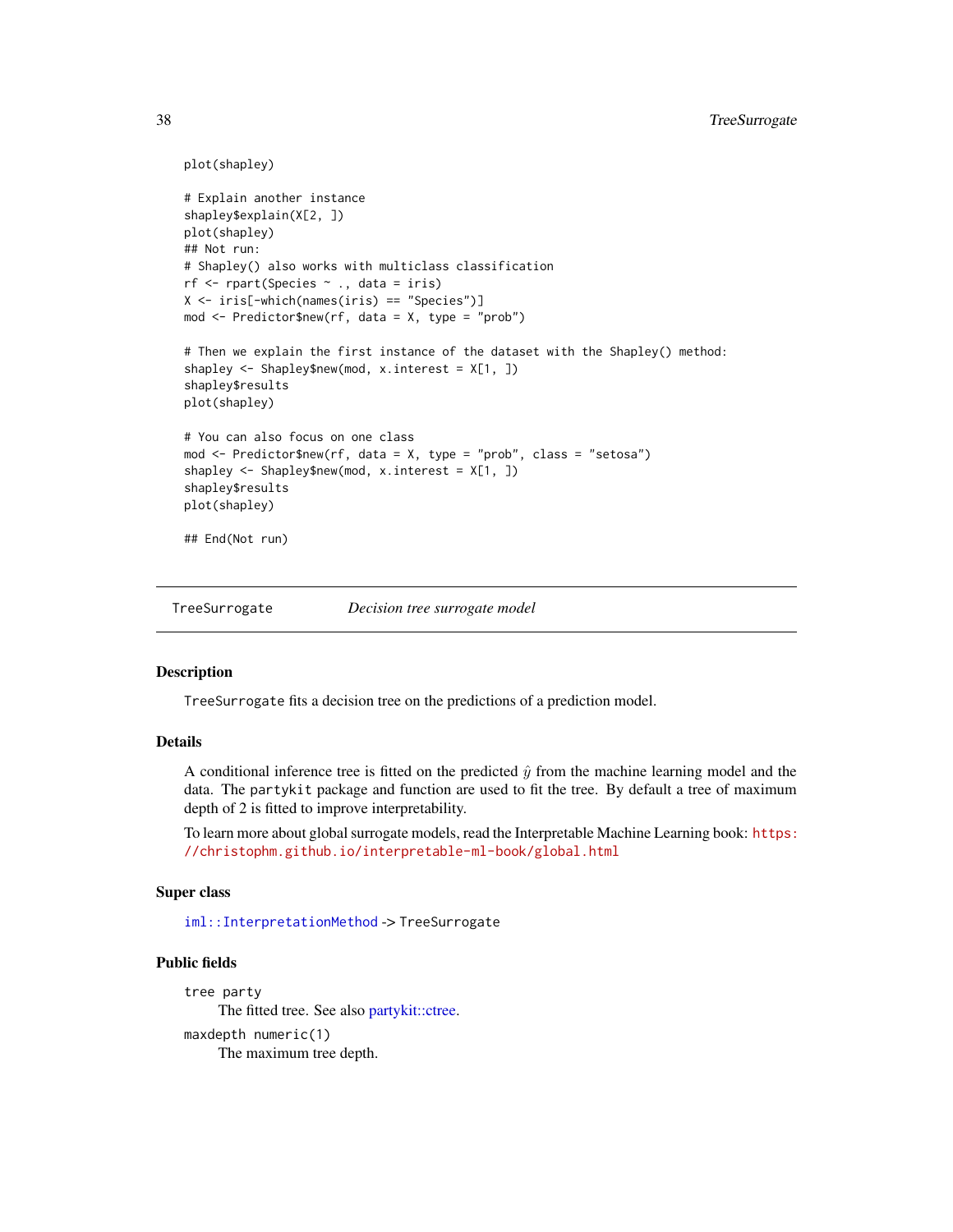# <span id="page-38-0"></span>TreeSurrogate 39

```
r.squared numeric(1|n.classes)
```
R squared measures how well the decision tree approximates the underlying model. It is calculated as 1 - (variance of prediction differences / variance of black box model predictions). For the multi-class case, r.squared contains one measure per class.

# Methods

#### Public methods:

- [TreeSurrogate\\$new\(\)](#page-3-0)
- [TreeSurrogate\\$predict\(\)](#page-4-2)
- [TreeSurrogate\\$clone\(\)](#page-5-0)

#### Method new(): Create a TreeSurrogate object

*Usage:*

```
TreeSurrogate$new(predictor, maxdepth = 2, tree.args = NULL)
```
*Arguments:*

predictor [Predictor](#page-32-1)

The object (created with Predictor\$new()) holding the machine learning model and the data.

maxdepth numeric(1)

The maximum depth of the tree. Default is 2.

tree.args (named list) Further arguments for [party::ctree\(\)](#page-0-0).

# Method predict(): Predict new data with the tree. See also [predict.TreeSurrogate](#page-31-1)

#### *Usage:*

```
TreeSurrogate$predict(newdata, type = "prob", ...)
```
*Arguments:*

newdata [data.frame](#page-0-0)

Data to predict on.

type Prediction type.

... Further arguments passed to predict().

Method clone(): The objects of this class are cloneable with this method.

*Usage:*

TreeSurrogate\$clone(deep = FALSE)

*Arguments:*

deep Whether to make a deep clone.

# References

Craven, M., & Shavlik, J. W. (1996). Extracting tree-structured representations of trained networks. In Advances in neural information processing systems (pp. 24-30).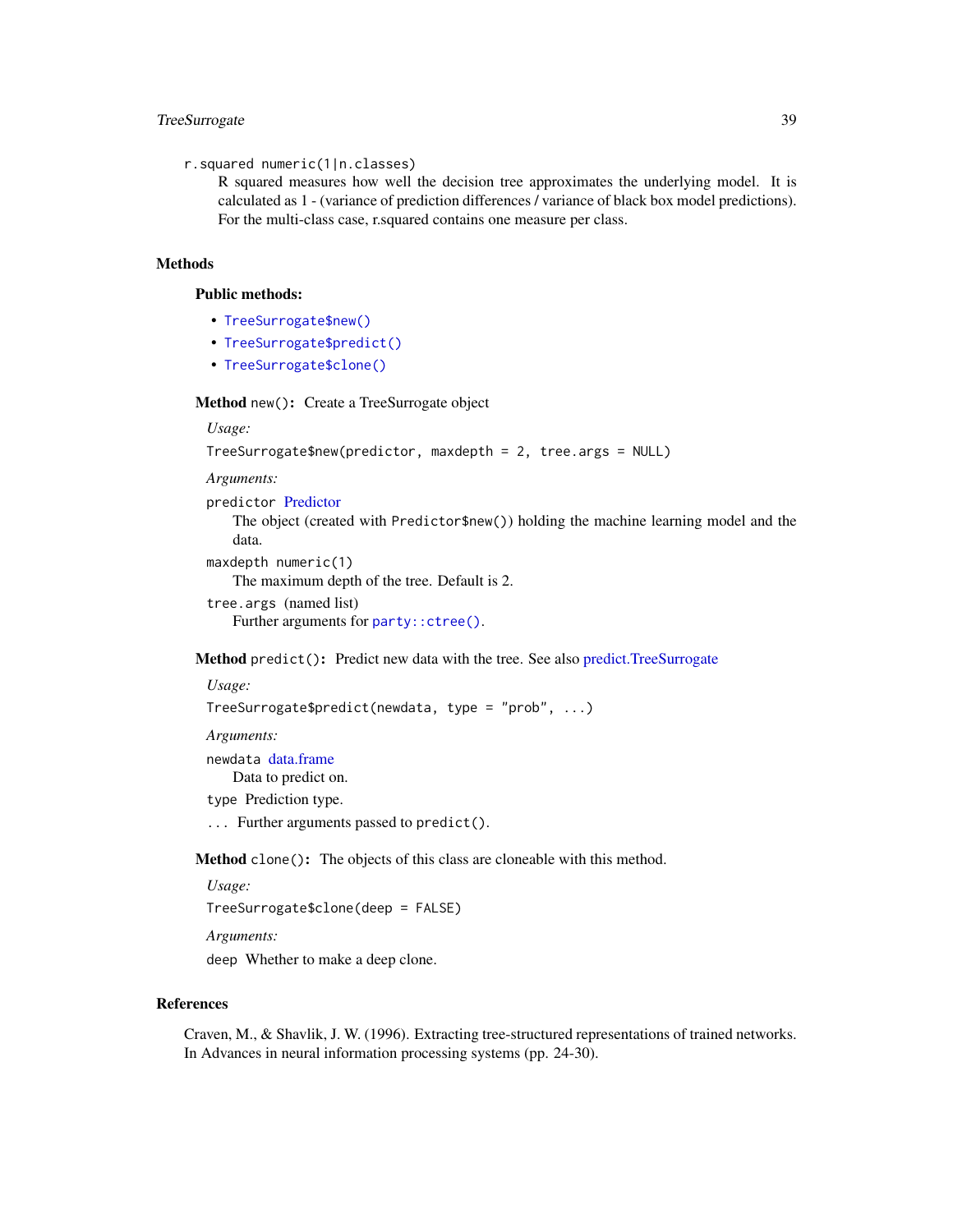# See Also

[predict.TreeSurrogate](#page-31-1) [plot.TreeSurrogate](#page-29-1)

For the tree implementation [partykit::ctree\(\)](#page-0-0)

#### Examples

head(dat)

```
library("randomForest")
# Fit a Random Forest on the Boston housing data set
data("Boston", package = "MASS")
rf \le randomForest(medv \sim ., data = Boston, ntree = 50)
# Create a model object
mod <- Predictor$new(rf, data = Boston[-which(names(Boston) == "medv")])
# Fit a decision tree as a surrogate for the whole random forest
dt <- TreeSurrogate$new(mod)
# Plot the resulting leaf nodes
plot(dt)
# Use the tree to predict new data
predict(dt, Boston[1:10, ])
# Extract the results
dat <- dt$results
head(dat)
# It also works for classification
rf \le- randomForest(Species \sim ., data = iris, ntree = 50)
X <- iris[-which(names(iris) == "Species")]
mod <- Predictor$new(rf, data = X, type = "prob")
# Fit a decision tree as a surrogate for the whole random forest
dt <- TreeSurrogate$new(mod, maxdepth = 2)
# Plot the resulting leaf nodes
plot(dt)
# If you want to visualize the tree directly:
plot(dt$tree)
# Use the tree to predict new data
set.seed(42)
iris.sample <- X[sample(1:nrow(X), 10), ]
predict(dt, iris.sample)
predict(dt, iris.sample, type = "class")
# Extract the dataset
dat <- dt$results
```
<span id="page-39-0"></span>